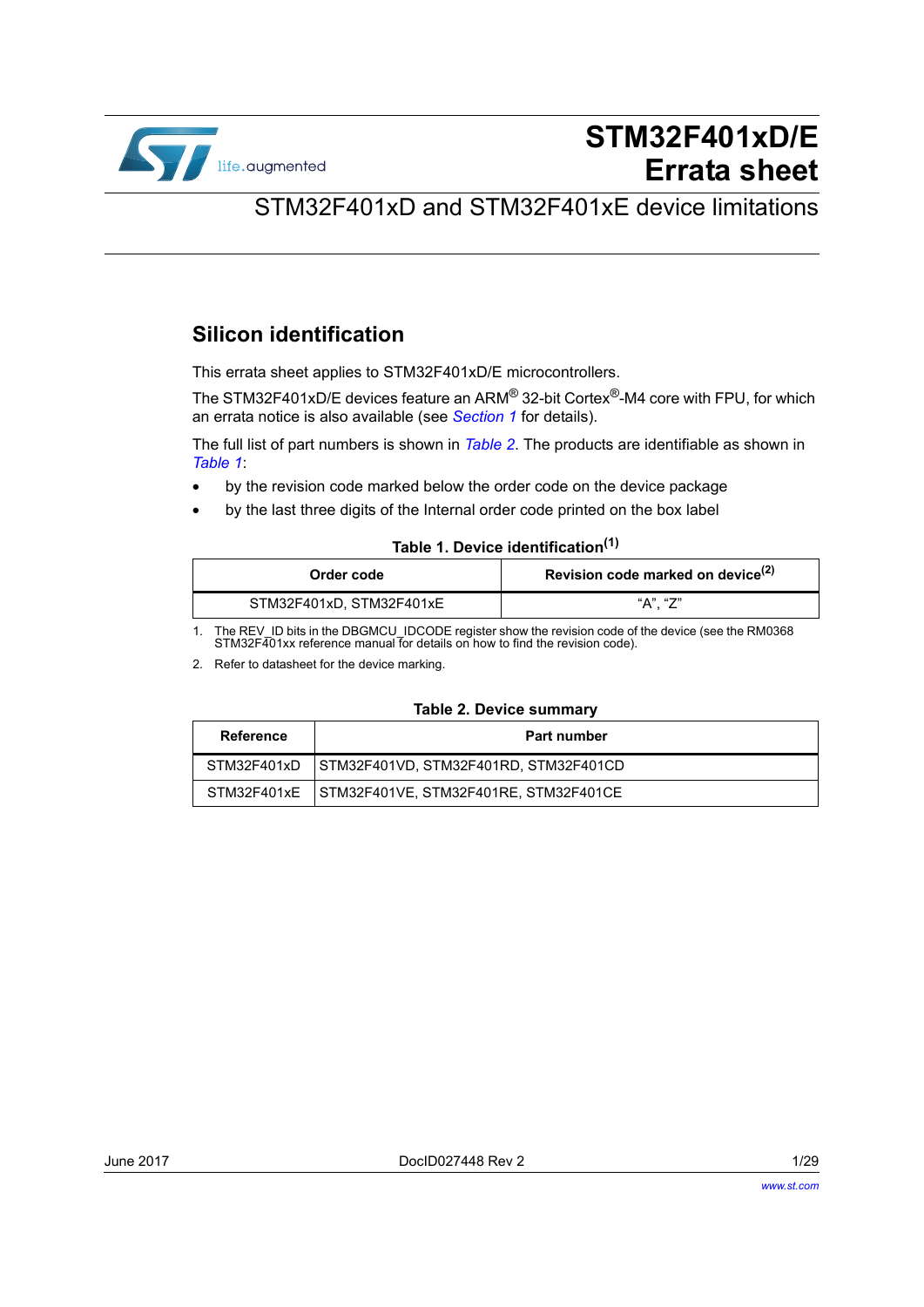# **Contents**

| 1            |     |       | ARM <sup>®</sup> 32-bit Cortex <sup>®</sup> -M4 with FPU limitations  6                                                   |
|--------------|-----|-------|---------------------------------------------------------------------------------------------------------------------------|
|              | 1.1 |       | Cortex $\mathbb{S}$ -M4 interrupted loads to stack pointer can cause                                                      |
|              | 1.2 |       | VDIV or VSQRT instructions might not complete correctly                                                                   |
|              |     |       |                                                                                                                           |
| $\mathbf{2}$ |     |       |                                                                                                                           |
|              | 2.1 |       |                                                                                                                           |
|              |     | 2.1.1 |                                                                                                                           |
|              |     | 2.1.2 |                                                                                                                           |
|              |     | 2.1.3 | Wakeup sequence from Standby mode when using more than                                                                    |
|              |     | 2.1.4 | Full JTAG configuration without NJTRST pin cannot be used 11                                                              |
|              |     | 2.1.5 | MPU attribute to RTC and IWDG registers could be managed                                                                  |
|              |     | 2.1.6 |                                                                                                                           |
|              |     | 2.1.7 |                                                                                                                           |
|              |     | 2.1.8 |                                                                                                                           |
|              |     | 2.1.9 | PH1 cannot be used as a GPIO in HSE bypass mode  12                                                                       |
|              | 2.2 |       |                                                                                                                           |
|              |     | 2.2.1 |                                                                                                                           |
|              | 2.3 |       |                                                                                                                           |
|              |     | 2.3.1 | Spurious tamper detection when disabling the tamper channel 14                                                            |
|              |     | 2.3.2 | Detection of a tamper event occurring before enabling the tamper<br>detection is not supported in edge detection mode  14 |
|              |     | 2.3.3 | RTC calendar registers are not locked properly  14                                                                        |
|              | 2.4 |       |                                                                                                                           |
|              |     | 2.4.1 |                                                                                                                           |
|              |     | 2.4.2 | Start cannot be generated after a misplaced Stop  15                                                                      |
|              |     | 2.4.3 | Mismatch on the "Setup time for a repeated Start condition" timing                                                        |
|              |     | 2.4.4 | Data valid time ( $t_{VD:DAT}$ ) violated without the OVR flag being set 16                                               |
|              |     | 2.4.5 | Both SDA and SCL maximum rise time $(t_r)$ violated when VDD_I2C bus                                                      |
|              |     | 2.4.6 | Spurious Bus Error detection in Master mode  17                                                                           |

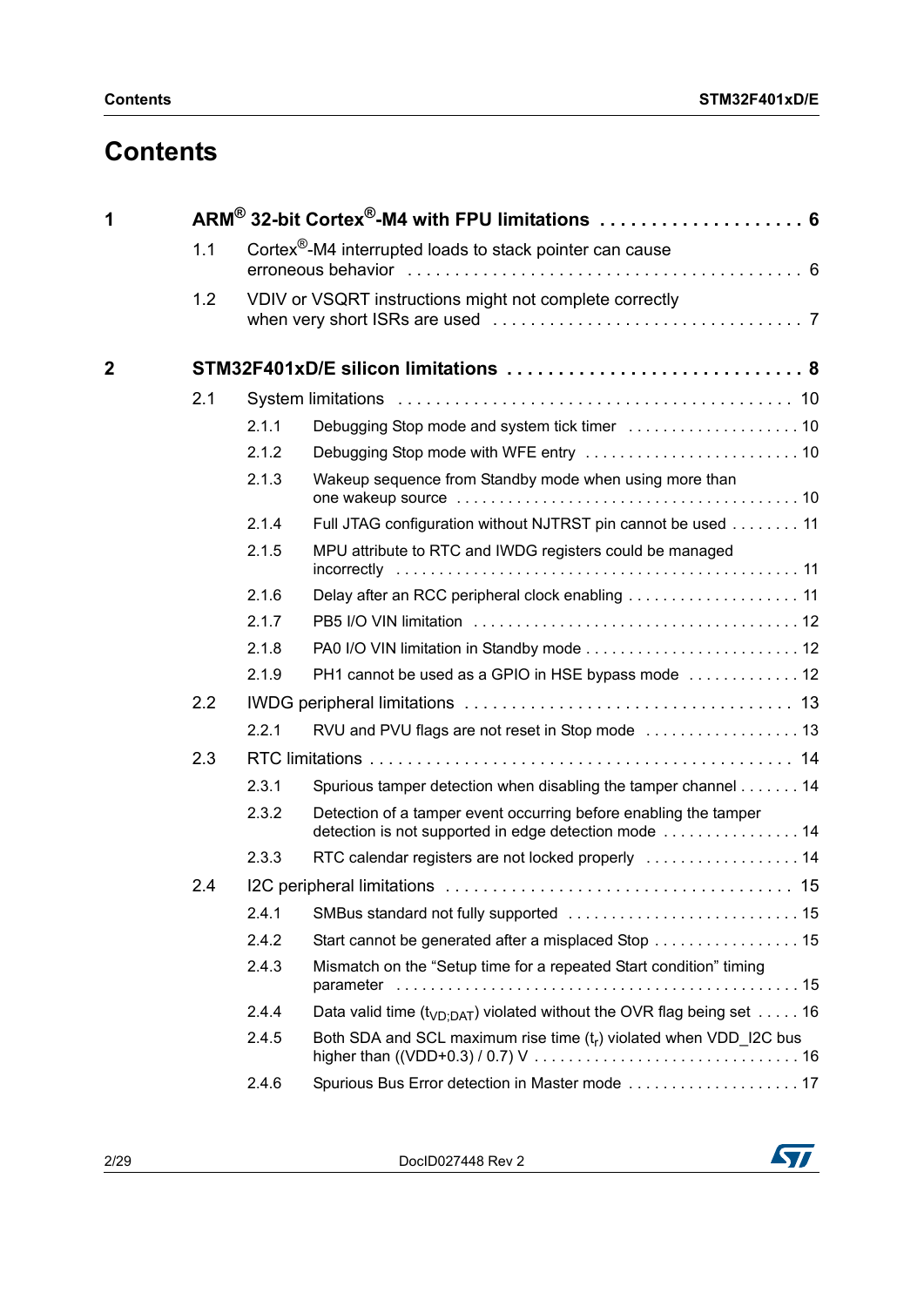| 2.5  |       |                                                                                                                                                             |  |
|------|-------|-------------------------------------------------------------------------------------------------------------------------------------------------------------|--|
|      | 2.5.1 | Wrong CRC calculation when the polynomial is even 18                                                                                                        |  |
|      | 2.5.2 | Corrupted last bit of data and/or CRC, received in Master mode with                                                                                         |  |
|      | 2.5.3 | BSY bit may stay high at the end of a data transfer in Slave mode 19                                                                                        |  |
| 2.6  |       |                                                                                                                                                             |  |
|      | 2.6.1 | In I2S Slave mode, WS level must be set by the external master<br>when enabling the I2S $\dots\dots\dots\dots\dots\dots\dots\dots\dots\dots\dots\dots\dots$ |  |
|      | 2.6.2 | Corrupted last bit of data and/or CRC, received in Master mode                                                                                              |  |
| 2.7  |       |                                                                                                                                                             |  |
|      | 2.7.1 | Idle frame is not detected if receiver clock speed is deviated  21                                                                                          |  |
|      | 2.7.2 | In full-duplex mode, the Parity Error (PE) flag can be cleared by                                                                                           |  |
|      | 2.7.3 | Parity Error (PE) flag is not set when receiving in Mute mode                                                                                               |  |
|      | 2.7.4 | Break frame is transmitted regardless of nCTS input line status 21                                                                                          |  |
|      | 2.7.5 | nRTS signal abnormally driven low after a protocol violation 22                                                                                             |  |
|      | 2.7.6 | Start bit detected too soon when sampling for NACK signal                                                                                                   |  |
|      | 2.7.7 | Break request can prevent the Transmission Complete flag (TC)                                                                                               |  |
|      | 2.7.8 | Guard time is not respected when data are sent on TXE events 23                                                                                             |  |
|      | 2.7.9 | $nRTS$ is active while RE or UE = 0 $\ldots \ldots \ldots \ldots \ldots \ldots \ldots \ldots 23$                                                            |  |
| 2.8  |       |                                                                                                                                                             |  |
|      | 2.8.1 | Data in RxFIFO is overwritten when all channels are disabled                                                                                                |  |
|      | 2.8.2 | OTG host blocks the receive channel when receiving IN packets and no<br>TxFIFO is configured                                                                |  |
|      | 2.8.3 | Host channel-halted interrupt not generated when the channel is                                                                                             |  |
|      | 2.8.4 | Error in software-read OTG_FS_DCFG register values  25                                                                                                      |  |
| 2.9  |       |                                                                                                                                                             |  |
|      | 2.9.1 |                                                                                                                                                             |  |
|      | 2.9.2 | Wrong CCRCFAIL status after a response without CRC is received 25                                                                                           |  |
|      | 2.9.3 | Data corruption in SDIO clock dephasing (NEGEDGE) mode 25                                                                                                   |  |
|      | 2.9.4 | CE-ATA multiple write command and card busy signal management 26                                                                                            |  |
|      | 2.9.5 | No underrun detection with wrong data transmission  26                                                                                                      |  |
| 2.10 |       |                                                                                                                                                             |  |

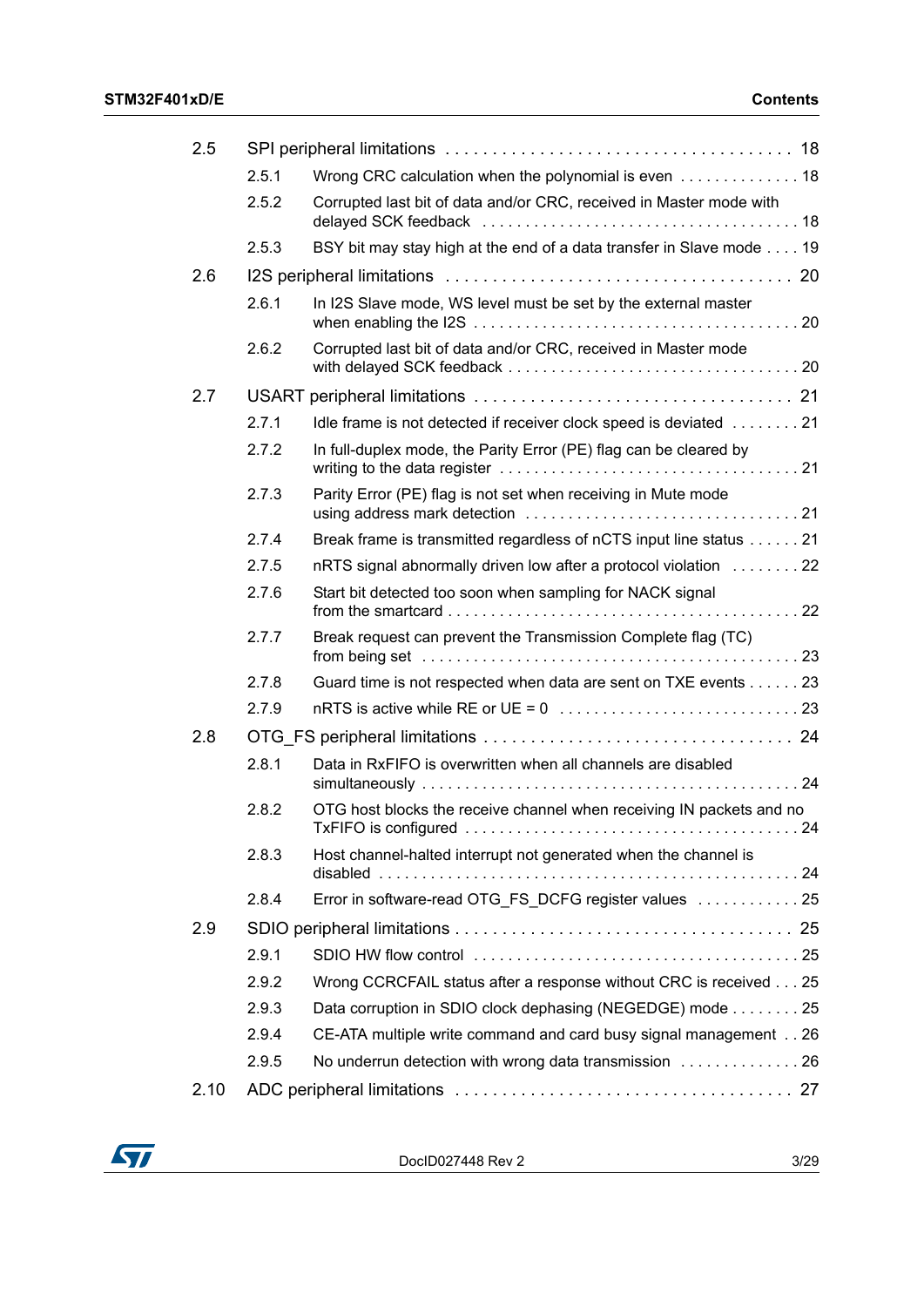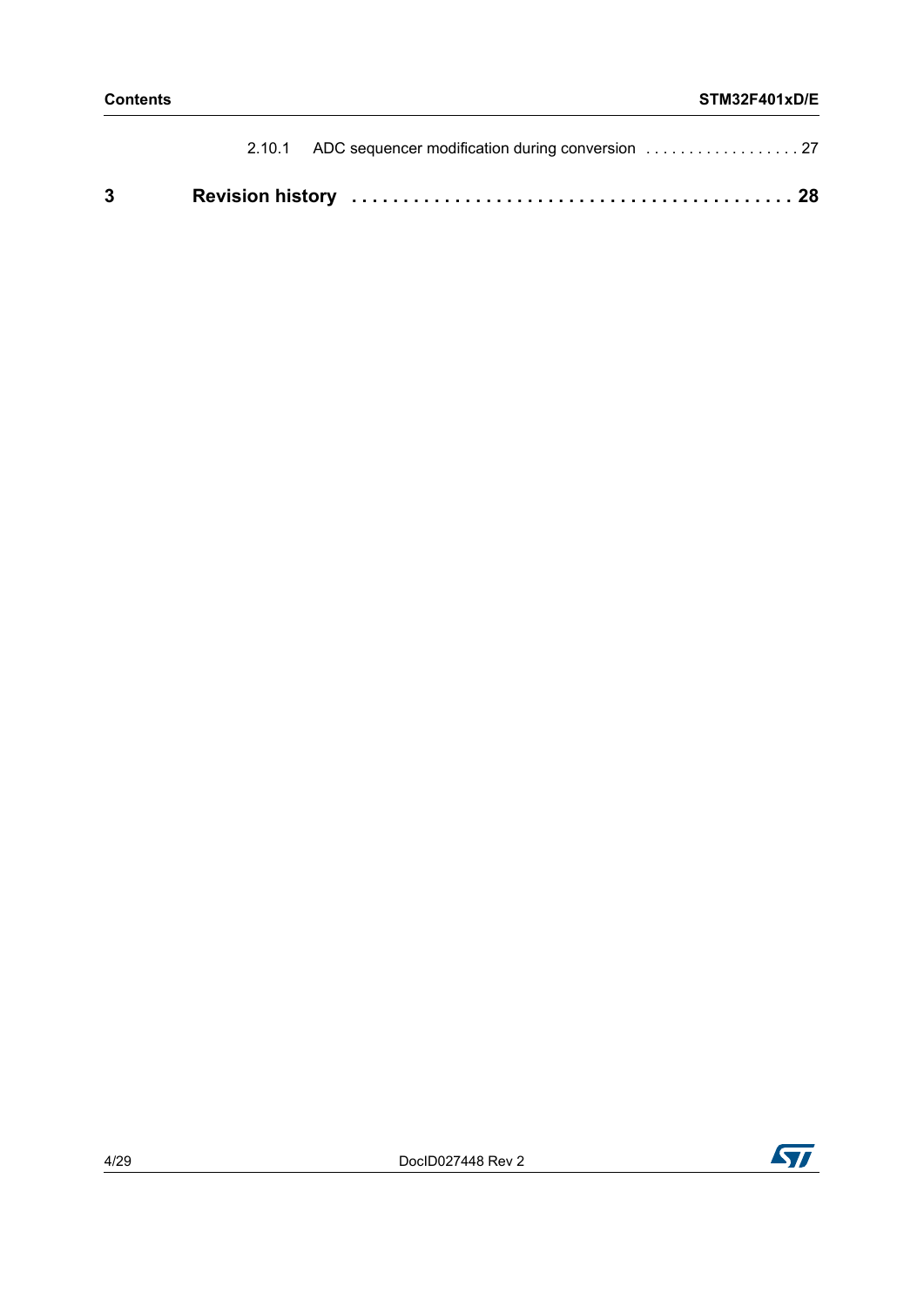# **List of tables**

| Table 1. |  |
|----------|--|
| Table 2. |  |
| Table 3. |  |
| Table 4. |  |
| Table 5. |  |
| Table 6. |  |
| Table 7. |  |

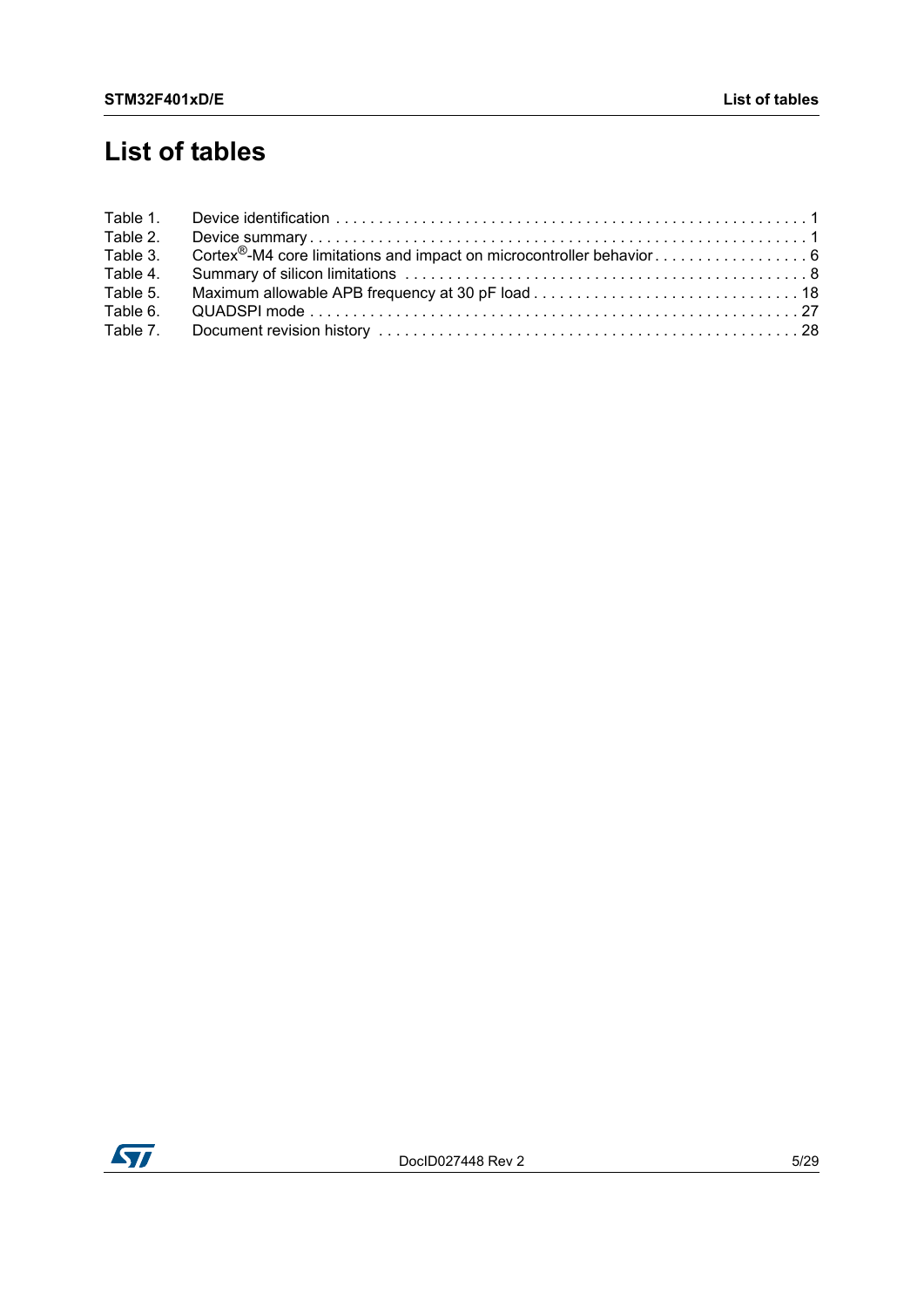# <span id="page-5-1"></span>**1 ARM® 32-bit Cortex®-M4 with FPU limitations**

<span id="page-5-0"></span>An errata notice of the STM32F401xD/E core is available from http://infocenter.arm.com.

All the described limitations are minor and related to the revision r0p1-v1 of the Cortex<sup>®</sup>-M4 core. *[Table 3](#page-5-3)* summarizes these limitations and their implications on the behavior of STM32F401xD/E devices.

<span id="page-5-3"></span>

| <b>ARM ID</b> | <b>ARM</b><br>category | ARM summary of errata                                                                    | Impact on<br><b>STM32F401xD/E</b> |
|---------------|------------------------|------------------------------------------------------------------------------------------|-----------------------------------|
| 752770        | Cat B                  | Interrupted loads to SP can cause erroneous<br>behavior                                  | Minor                             |
| 776924        | Cat B                  | VDIV or VSQRT instructions might not complete<br>correctly when very short ISRs are used | Minor                             |

**Table 3. Cortex®-M4 core limitations and impact on microcontroller behavior**

# <span id="page-5-2"></span>**1.1 Cortex®-M4 interrupted loads to stack pointer can cause erroneous behavior**

#### **Description**

An interrupt occurring during the data-phase of a single word load to the stack pointer (SP/R13) can cause an erroneous behavior of the device. In addition, returning from the interrupt results in the load instruction being executed an additional time.

For all the instructions performing an update of the base register, the base register is erroneously updated on each execution, resulting in the stack pointer being loaded from an incorrect memory location.

The instructions affected by this limitation are the following:

- LDR SP, [Rn],#imm
- LDR SP, [Rn,#imm]!
- LDR SP, [Rn,#imm]
- LDR SP, [Rn]
- LDR SP, [Rn,Rm]

#### **Workaround**

As of today, no compiler generates these particular instructions. This limitation can only occur with hand-written assembly code.

Both limitations can be solved by replacing the direct load to the stack pointer by an intermediate load to a general-purpose register followed by a move to the stack pointer.

Example:

Replace LDR SP, [R0] by LDR R2,[R0] MOV SP,R2

6/[29](#page-28-0) DocID027448 Rev 2

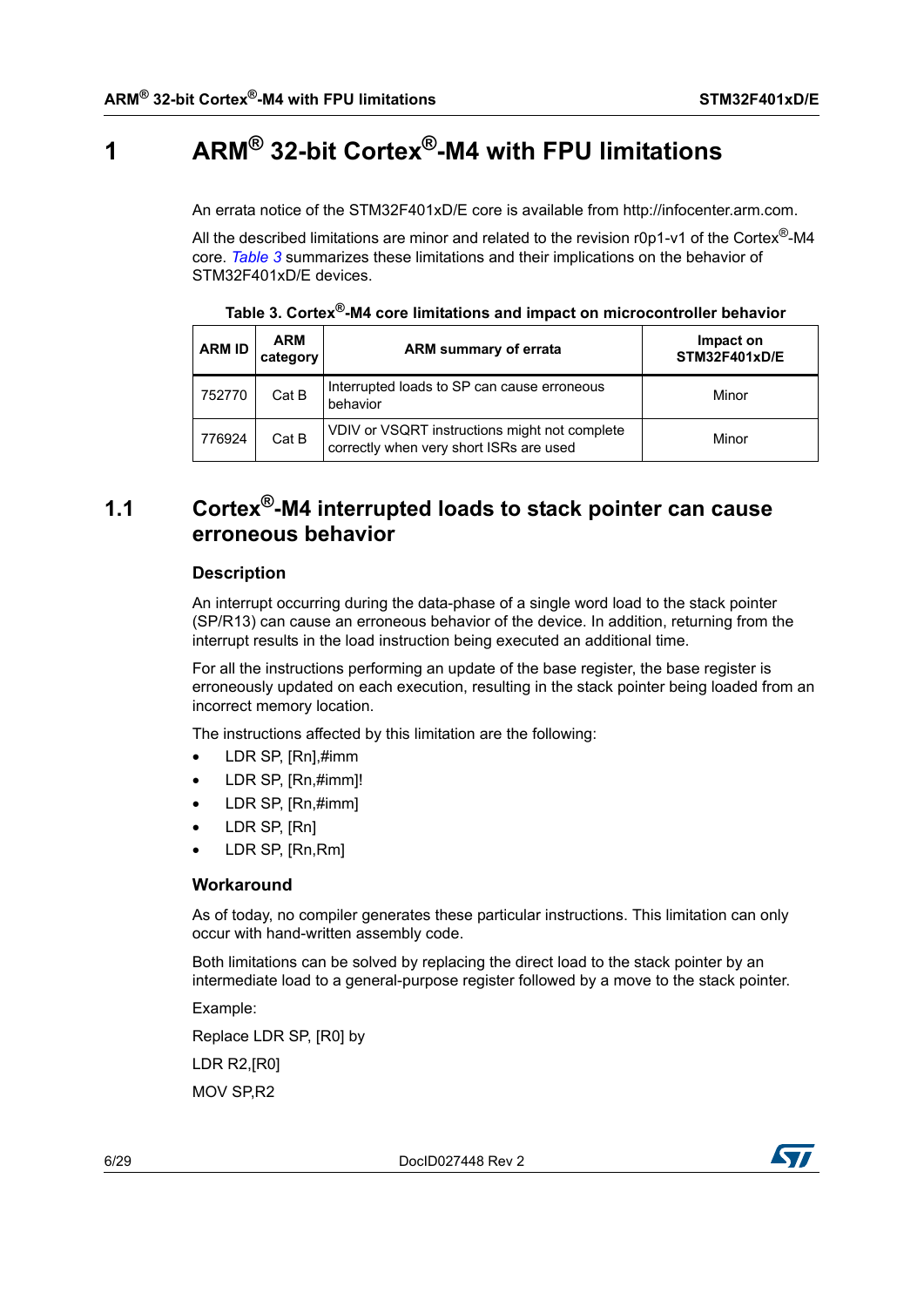# <span id="page-6-0"></span>**1.2 VDIV or VSQRT instructions might not complete correctly when very short ISRs are used**

#### **Description**

On Cortex®-M4 with FPU core, 14 cycles are required to execute a VDIV or VSQRT instruction.

This limitation is present when the following conditions are met:

- A VDIV or VSQRT is executed
- The destination register for VDIV or VSQRT is one of s0 s15
- An interrupt occurs and is taken
- The ISR being executed does not contain a floating point instruction
- 14 cycles after the VDIV or VSQRT is executed, an interrupt return is executed

In this case, if there are only one or two instructions inside the interrupt service routine, then the VDIV or VQSRT instruction does not complete correctly and the register bank and FPSCR are not updated, meaning that these registers hold incorrect out-of-date data.

#### **Workaround**

Two workarounds are applicable:

- Disable lazy context save of floating point state by clearing LSPEN to 0 (bit 30 of the FPCCR at address 0xE000EF34).
- Ensure that every ISR contains more than 2 instructions in addition to the exception return instruction.

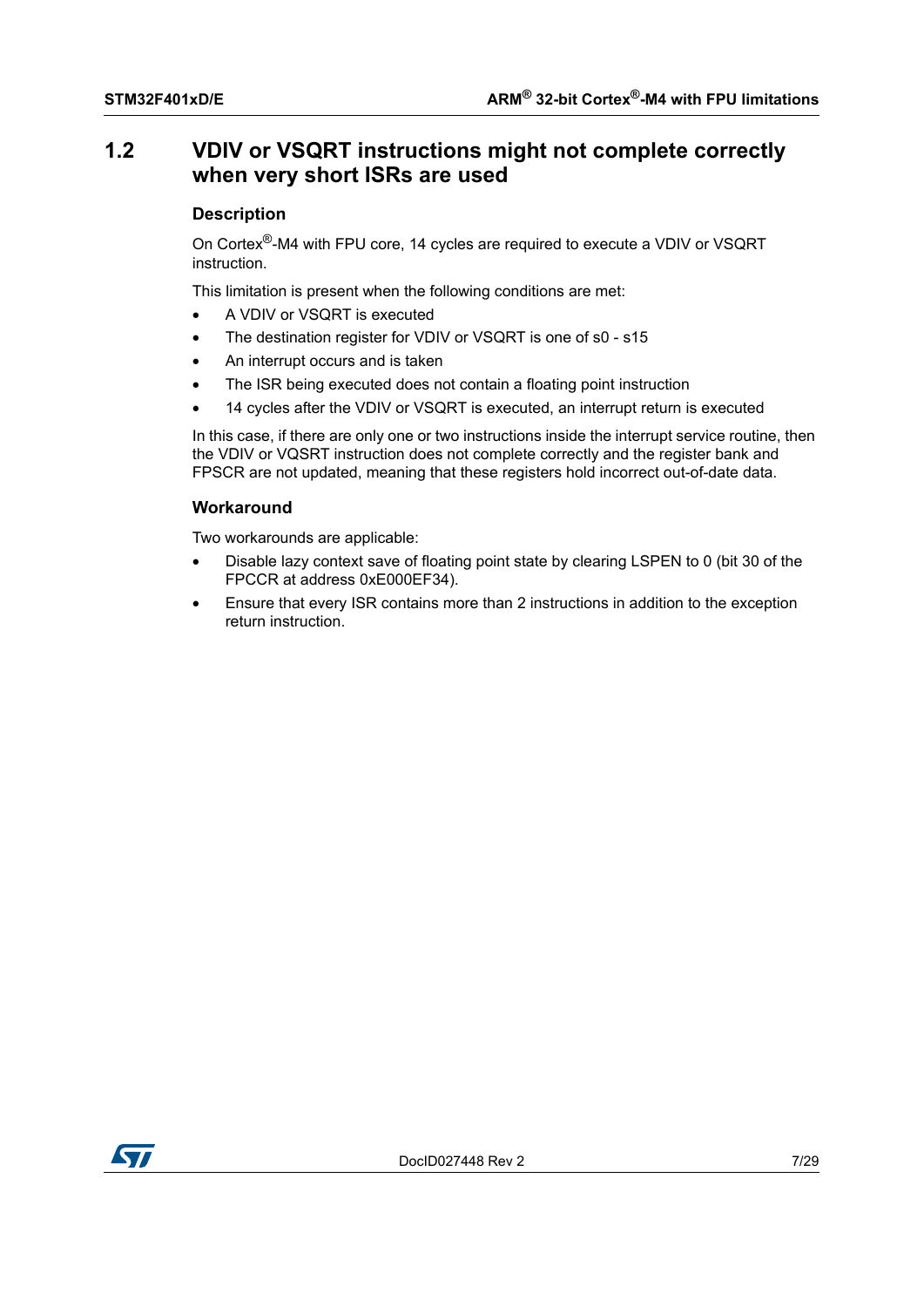# <span id="page-7-0"></span>**2 STM32F401xD/E silicon limitations**

*[Table 4](#page-7-1)* gives quick references to all documented limitations.

Legend for *[Table 4](#page-7-1)*: A = workaround available; N = no workaround available; P = partial workaround available, '-' and grayed = fixed.

<span id="page-7-1"></span>

|                                                   | <b>Revision A and Z</b>                                                                                                              |   |
|---------------------------------------------------|--------------------------------------------------------------------------------------------------------------------------------------|---|
|                                                   | Section 2.1.1: Debugging Stop mode and system tick timer                                                                             | A |
|                                                   | Section 2.1.2: Debugging Stop mode with WFE entry                                                                                    | A |
|                                                   | Section 2.1.3: Wakeup sequence from Standby mode when using more<br>than one wakeup source                                           | A |
| Section 2.1: System                               | Section 2.1.4: Full JTAG configuration without NJTRST pin cannot be<br>used                                                          | A |
| <b>limitations</b>                                | Section 2.1.5: MPU attribute to RTC and IWDG registers could be<br>managed incorrectly                                               | A |
|                                                   | Section 2.1.6: Delay after an RCC peripheral clock enabling                                                                          | A |
|                                                   | Section 2.1.7: PB5 I/O VIN limitation                                                                                                | A |
|                                                   | Section 2.1.8: PA0 I/O VIN limitation in Standby mode                                                                                | A |
|                                                   | Section 2.1.9: PH1 cannot be used as a GPIO in HSE bypass mode                                                                       | N |
| Section 2.2: IWDG<br>peripheral limitations       | Section 2.2.1: RVU and PVU flags are not reset in Stop mode                                                                          | A |
|                                                   | Section 2.3.1: Spurious tamper detection when disabling the tamper<br>channel                                                        | N |
| Section 2.3: RTC<br><b>limitations</b>            | Section 2.3.2: Detection of a tamper event occurring before enabling<br>the tamper detection is not supported in edge detection mode | A |
|                                                   | Section 2.3.3: RTC calendar registers are not locked properly                                                                        | A |
|                                                   | Section 2.4.1: SMBus standard not fully supported                                                                                    | A |
|                                                   | Section 2.4.2: Start cannot be generated after a misplaced Stop                                                                      | A |
|                                                   | Section 2.4.3: Mismatch on the "Setup time for a repeated Start<br>condition" timing parameter                                       | A |
| <b>Section 2.4: I2C</b><br>peripheral limitations | Section 2.4.4: Data valid time (tVD;DAT) violated without the OVR flag<br>being set                                                  | A |
|                                                   | Section 2.4.5: Both SDA and SCL maximum rise time (tr) violated when<br>VDD_I2C bus higher than ((VDD+0.3) / 0.7) V                  | A |
|                                                   | Section 2.4.6: Spurious Bus Error detection in Master mode                                                                           | A |
|                                                   | Section 2.5.1: Wrong CRC calculation when the polynomial is even                                                                     | A |
| Section 2.5: SPI<br>peripheral limitations        | Section 2.5.2: Corrupted last bit of data and/or CRC, received in<br>Master mode with delayed SCK feedback                           | A |
|                                                   | Section 2.5.3: BSY bit may stay high at the end of a data transfer in<br><b>Slave mode</b>                                           | A |

#### **Table 4. Summary of silicon limitations**

8/[29](#page-28-0) DocID027448 Rev 2

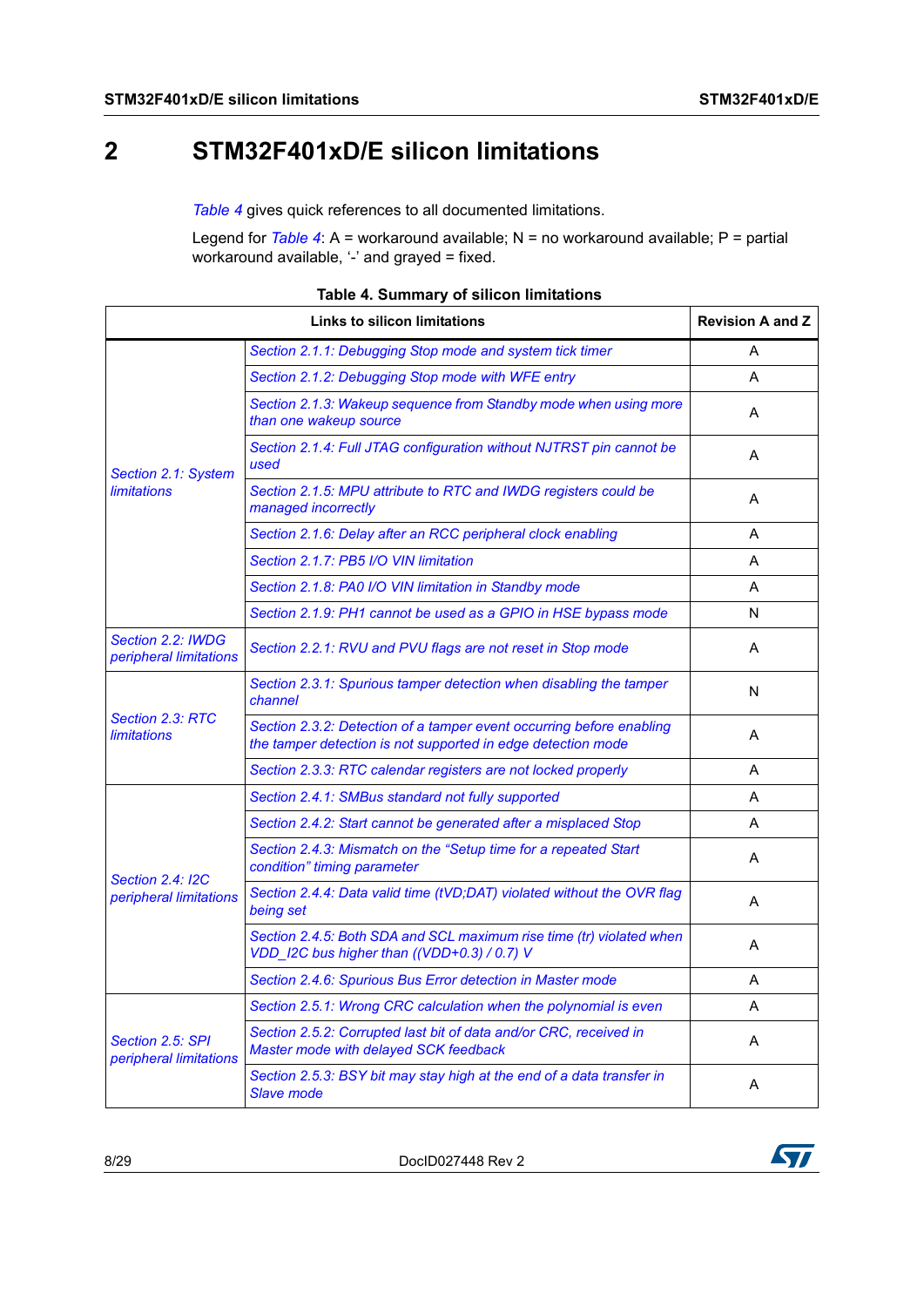|                                              | <b>Revision A and Z</b>                                                                                          |   |
|----------------------------------------------|------------------------------------------------------------------------------------------------------------------|---|
| <b>Section 2.6: I2S</b>                      | Section 2.6.1: In I2S Slave mode, WS level must be set by the external<br>master when enabling the I2S           | A |
| peripheral limitations                       | Section 2.6.2: Corrupted last bit of data and/or CRC, received in<br>Master mode with delayed SCK feedback       | A |
|                                              | Section 2.7.1: Idle frame is not detected if receiver clock speed is<br>deviated                                 | N |
|                                              | Section 2.7.2: In full-duplex mode, the Parity Error (PE) flag can be<br>cleared by writing to the data register | Α |
|                                              | Section 2.7.3: Parity Error (PE) flag is not set when receiving in Mute<br>mode using address mark detection     | N |
|                                              | Section 2.7.4: Break frame is transmitted regardless of nCTS input line<br>status                                | N |
| Section 2.7: USART<br>peripheral limitations | Section 2.7.5: nRTS signal abnormally driven low after a protocol<br>violation                                   | A |
|                                              | Section 2.7.6: Start bit detected too soon when sampling for NACK<br>signal from the smartcard                   | A |
|                                              | Section 2.7.7: Break request can prevent the Transmission Complete<br>flag (TC) from being set                   | A |
|                                              | Section 2.7.8: Guard time is not respected when data are sent on TXE<br>events                                   | Α |
|                                              | Section 2.7.9: nRTS is active while RE or $UE = 0$                                                               | A |
|                                              | Section 2.8.1: Data in RxFIFO is overwritten when all channels are<br>disabled simultaneously                    | A |
| Section 2.8:<br><b>OTG_FS</b> peripheral     | Section 2.8.2: OTG host blocks the receive channel when receiving IN<br>packets and no TxFIFO is configured      | A |
| limitations                                  | Section 2.8.3: Host channel-halted interrupt not generated when the<br>channel is disabled                       | A |
|                                              | Section 2.8.4: Error in software-read OTG_FS_DCFG register values                                                | A |
|                                              | Section 2.9.1: SDIO HW flow control                                                                              | N |
| Section 2.9: SDIO<br>peripheral limitations  | Section 2.9.2: Wrong CCRCFAIL status after a response without CRC<br>is received                                 | A |
|                                              | Section 2.9.3: Data corruption in SDIO clock dephasing (NEGEDGE)<br>mode                                         | N |
|                                              | Section 2.9.4: CE-ATA multiple write command and card busy signal<br>management                                  | Α |
|                                              | Section 2.9.5: No underrun detection with wrong data transmission                                                | Α |
| Section 2.10: ADC<br>peripheral limitations  | Section 2.10.1: ADC sequencer modification during conversion                                                     | A |

|  | Table 4. Summary of silicon limitations (continued) |  |
|--|-----------------------------------------------------|--|
|--|-----------------------------------------------------|--|

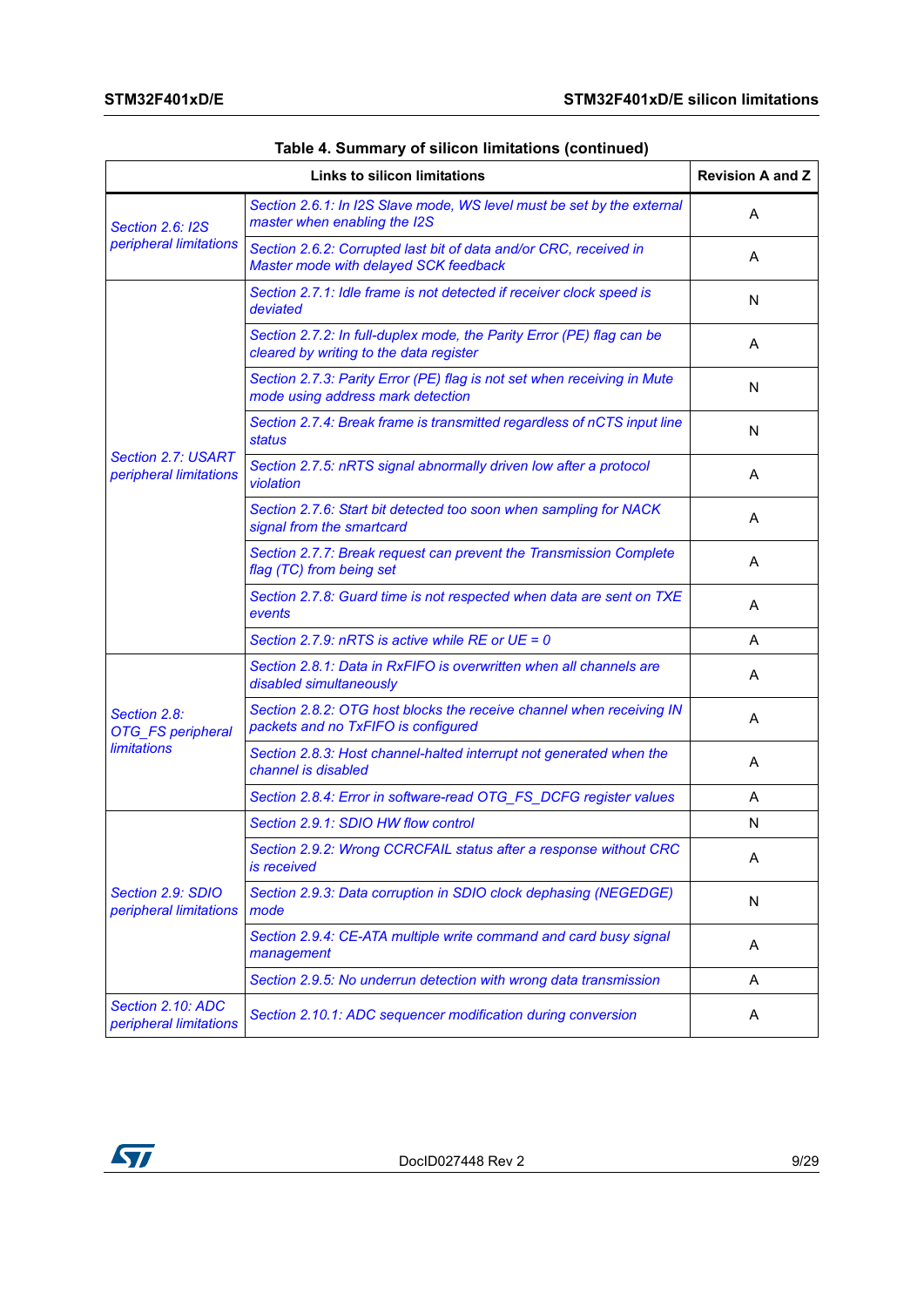# <span id="page-9-0"></span>**2.1 System limitations**

# <span id="page-9-1"></span>**2.1.1 Debugging Stop mode and system tick timer**

#### **Description**

If the system tick timer interrupt is enabled during the Stop mode debug (DBG\_STOP bit set in the DBGMCU CR register), it will wake up the system from Stop mode.

#### **Workaround**

To debug the Stop mode, disable the system tick timer interrupt.

# <span id="page-9-2"></span>**2.1.2 Debugging Stop mode with WFE entry**

#### **Description**

When the Stop debug mode is enabled (DBG STOP bit set in the DBGMCU CR register), this allows software debugging during Stop mode.

However, if the application software uses the WFE instruction to enter Stop mode, after wakeup some instructions could be missed if the WFE is followed by sequential instructions. This affects only Stop debug mode with WFE entry.

#### **Workaround**

To debug Stop mode with WFE entry, the WFE instruction must be inside a dedicated function with 1 instruction (NOP) between the execution of the WFE and the Bx LR.

Example:

\_asm void WFE(void) {

**WFF** 

**NOP** 

BX lr }

## <span id="page-9-3"></span>**2.1.3 Wakeup sequence from Standby mode when using more than one wakeup source**

#### **Description**

The various wakeup sources are logically OR-ed in front of the rising-edge detector which generates the wakeup flag (WUF). The WUF needs to be cleared prior to Standby mode entry, otherwise the MCU wakes up immediately.

If one of the configured wakeup sources is kept high during the clearing of the WUF (by setting the CWUF bit), it may mask further wakeup events on the input of the edge detector. As a consequence, the MCU might not be able to wake up from Standby mode.

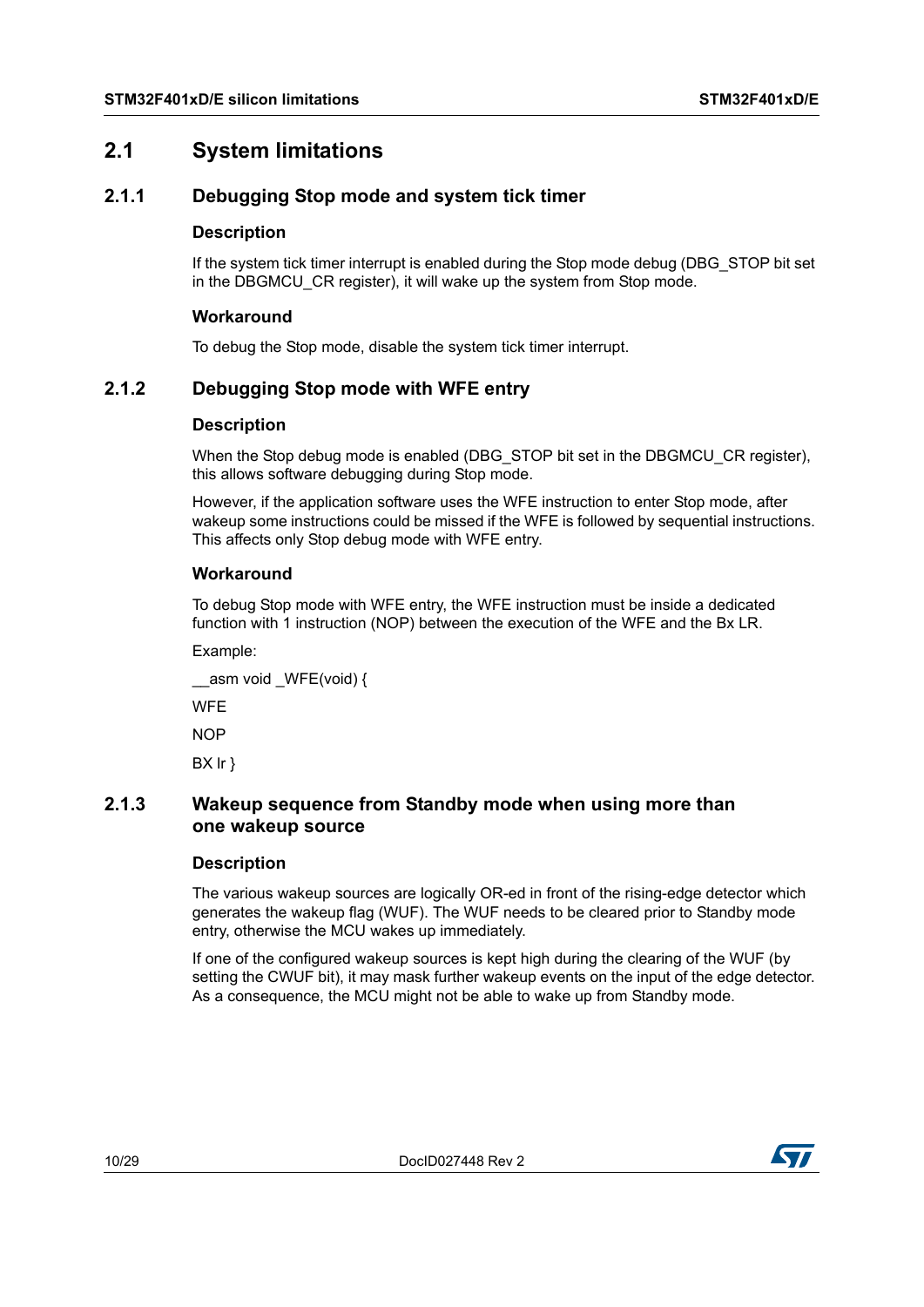#### **Workaround**

To avoid this problem, the following sequence should be applied before entering Standby mode:

- Disable all used wakeup sources,
- Clear all related wakeup flags,
- Re-enable all used wakeup sources,
- **Enter Standby mode**
- *Note: Be aware that, when applying this workaround, if one of the wakeup sources is still kept high, the MCU enters Standby mode but then it wakes up immediately generating a power reset.*

## <span id="page-10-0"></span>**2.1.4 Full JTAG configuration without NJTRST pin cannot be used**

#### **Description**

When using the JTAG debug port in debug mode, the connection with the debugger is lost if the NJTRST pin (PB4) is used as a GPIO. Only the 4-wire JTAG port configuration is impacted.

#### **Workaround**

Use the SWD debug port instead of the full 4-wire JTAG port.

### <span id="page-10-1"></span>**2.1.5 MPU attribute to RTC and IWDG registers could be managed incorrectly**

#### **Description**

If the MPU is used and the non bufferable attribute is set to the RTC or IWDG memory map region, the CPU access to the RTC or IWDG registers could be treated as bufferable, provided that there is no APB prescaler configured (AHB/APB prescaler is equal to 1).

#### **Workaround**

If the non bufferable attribute is required for these registers, the software could perform a read after the write to guaranty the completion of the write access.

# <span id="page-10-2"></span>**2.1.6 Delay after an RCC peripheral clock enabling**

#### **Description**

A delay between an RCC peripheral clock enable and the effective peripheral enabling should be taken into account in order to manage the peripheral read/write to registers.

This delay depends on the peripheral mapping:

- If the peripheral is mapped on AHB: the delay should be equal to 2 AHB cycles.
- If the peripheral is mapped on APB: the delay should be equal to  $1 + (AHB/APB)$ prescaler) cycles.

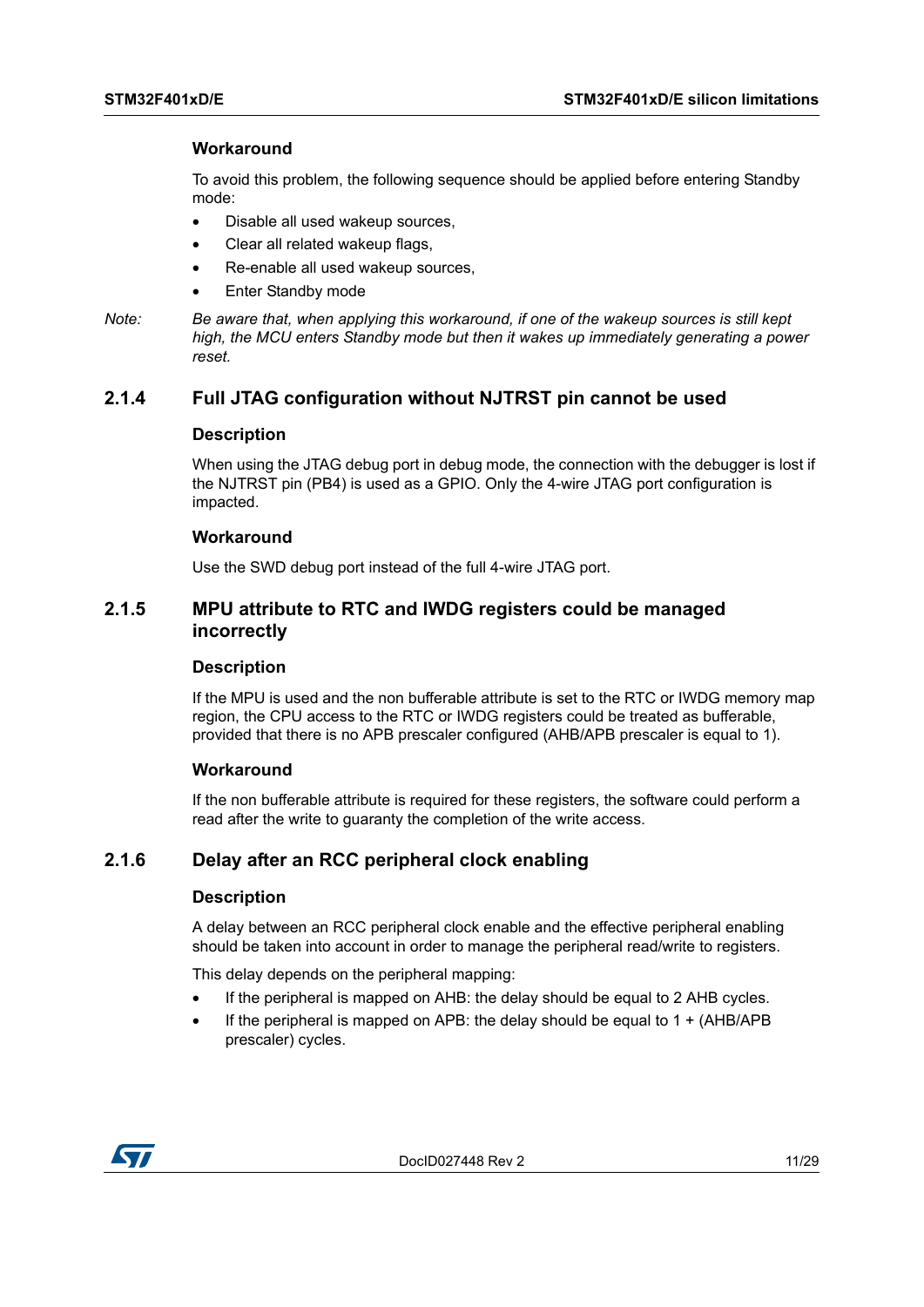#### **Workarounds**

- 1. Use the DSB instruction to stall the Cortex<sup>®</sup>-M4 CPU pipeline until the instruction is completed.
- 2. Insert "n" NOPs between the RCC enable bit write and the peripheral register writes  $(n = 2$  for AHB peripherals,  $n = 1 + AHB/APB$  prescaler in case of APB peripherals).
- 3. Or simply insert a dummy read operation from the corresponding register just after enabling the peripheral clock.

# <span id="page-11-0"></span>2.1.7 PB5 I/O V<sub>IN</sub> limitation

#### **Description**

If the input voltage ( $V_{IN}$ ) applied to PB5 exceeds  $V_{DD}$  supply voltage, an I/O leakage current, which can impact the product lifetime, is observed.

#### **Workaround**

There is no functional limitation on PB5 pad if  $V_{IN}$  does not exceed  $V_{DD}$ .

# <span id="page-11-1"></span>**2.1.8** PA0 I/O V<sub>IN</sub> limitation in Standby mode

#### **Description**

In Standby mode, if the input voltage ( $V_{\text{IN}}$ ) applied to PA0 exceeds  $V_{\text{DD}}$  supply voltage, an I/O leakage current, which can impact the product lifetime, is observed.

#### **Workaround**

There is no functional limitation on PA0 pad if  $V_{IN}$  does not exceed  $V_{DD}$ .

If the device does not operate in Standby mode, PA0 is 5 V tolerant (FT) thus allowing an input voltage higher than  $V_{DD}$  (according to the datasheet specifications).

## <span id="page-11-2"></span>**2.1.9 PH1 cannot be used as a GPIO in HSE bypass mode**

#### **Description**

When an external clock is used and the HSE is bypassed, PH1 cannot be used as GPIO.

#### **Work around**

None.

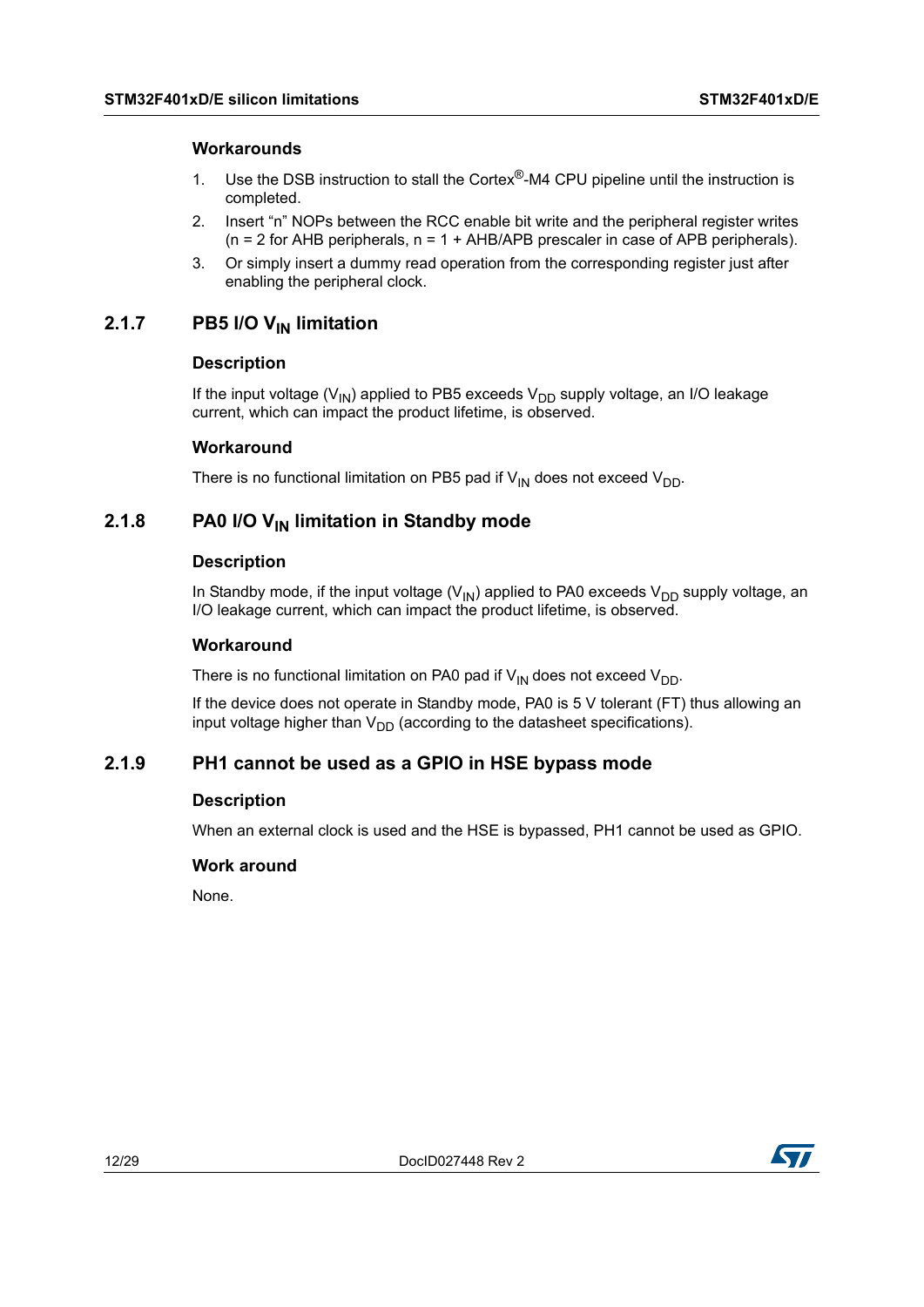# <span id="page-12-0"></span>**2.2 IWDG peripheral limitations**

# <span id="page-12-1"></span>**2.2.1 RVU and PVU flags are not reset in Stop mode**

#### **Description**

The RVU and PVU flags of the IWDG\_SR register are set by hardware after a write access to the IWDG\_RLR and the IWDG\_PR registers, respectively. If the Stop mode is entered immediately after the write access, the RVU and PVU flags are not reset by hardware.

Before performing a second write operation to the IWDG\_RLR or the IWDG\_PR register, the application software must wait for the RVU or PVU flag to be reset. However, since the RVU/PVU bit is not reset after exiting the Stop mode, the software goes into an infinite loop and the independent watchdog (IWDG) generates a reset after the programmed timeout period.

## **Workaround**

Wait until the RVU or PVU flag of the IWDG\_SR register is reset before entering the Stop mode.

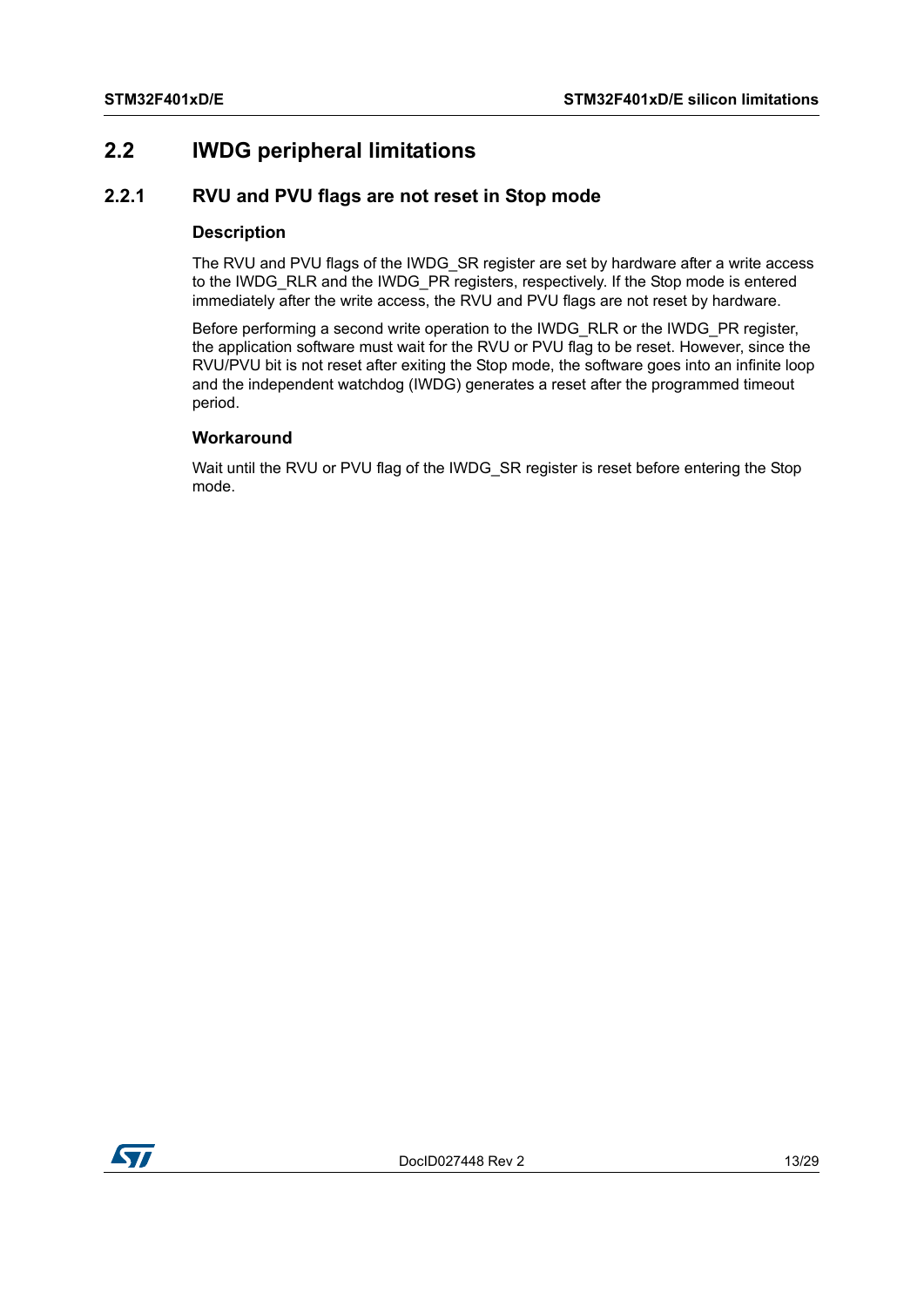# <span id="page-13-0"></span>**2.3 RTC limitations**

# <span id="page-13-1"></span>**2.3.1 Spurious tamper detection when disabling the tamper channel**

#### **Description**

If the tamper detection is configured for detection on falling edge event (TAMPFLT=00 and TAMPxTRG=1) and if the tamper event detection is disabled when the tamper pin is at high level, a false tamper event is detected.

#### **Workaround**

None

# <span id="page-13-2"></span>**2.3.2 Detection of a tamper event occurring before enabling the tamper detection is not supported in edge detection mode**

#### **Description**

When the tamper detection is enabled in edge detection mode (TAMPFLT=00):

- When TAMPxTRG=0 (rising edge detection): if the tamper input is already high before enabling the tamper detection, the tamper event may or may not be detected when enabling the tamper detection. The probability to detect it increases with the APB frequency.
- When TAMPxTRG=1 (falling edge detection): if the tamper input is already low before enabling the tamper detection, the tamper event is not detected when enabling the tamper detection.

## **Workaround**

The I/O state should be checked by software in the GPIO registers, just after enabling the tamper detection and before writing sensitive values in the backup registers, in order to ensure that no active edge occurred before enabling the tamper event detection.

# <span id="page-13-3"></span>**2.3.3 RTC calendar registers are not locked properly**

#### **Description**

When reading the calendar registers with BYPSHAD=0, the RTC\_TR and RTC\_DR registers may not be locked after reading the RTC\_SSR register. This happens if the read operation is initiated one APB clock period before the shadow registers are updated. This can result in a non-consistency of the three registers. Similarly, RTC\_DR register can be updated after reading the RTC\_TR register instead of being locked.

## **Workaround**

- 1. Use BYPSHAD = 1 mode (Bypass shadow registers), or
- 2. If BYPSHAD = 0, read SSR again after reading SSR/TR/DR to confirm that SSR is still the same, otherwise read the values again.

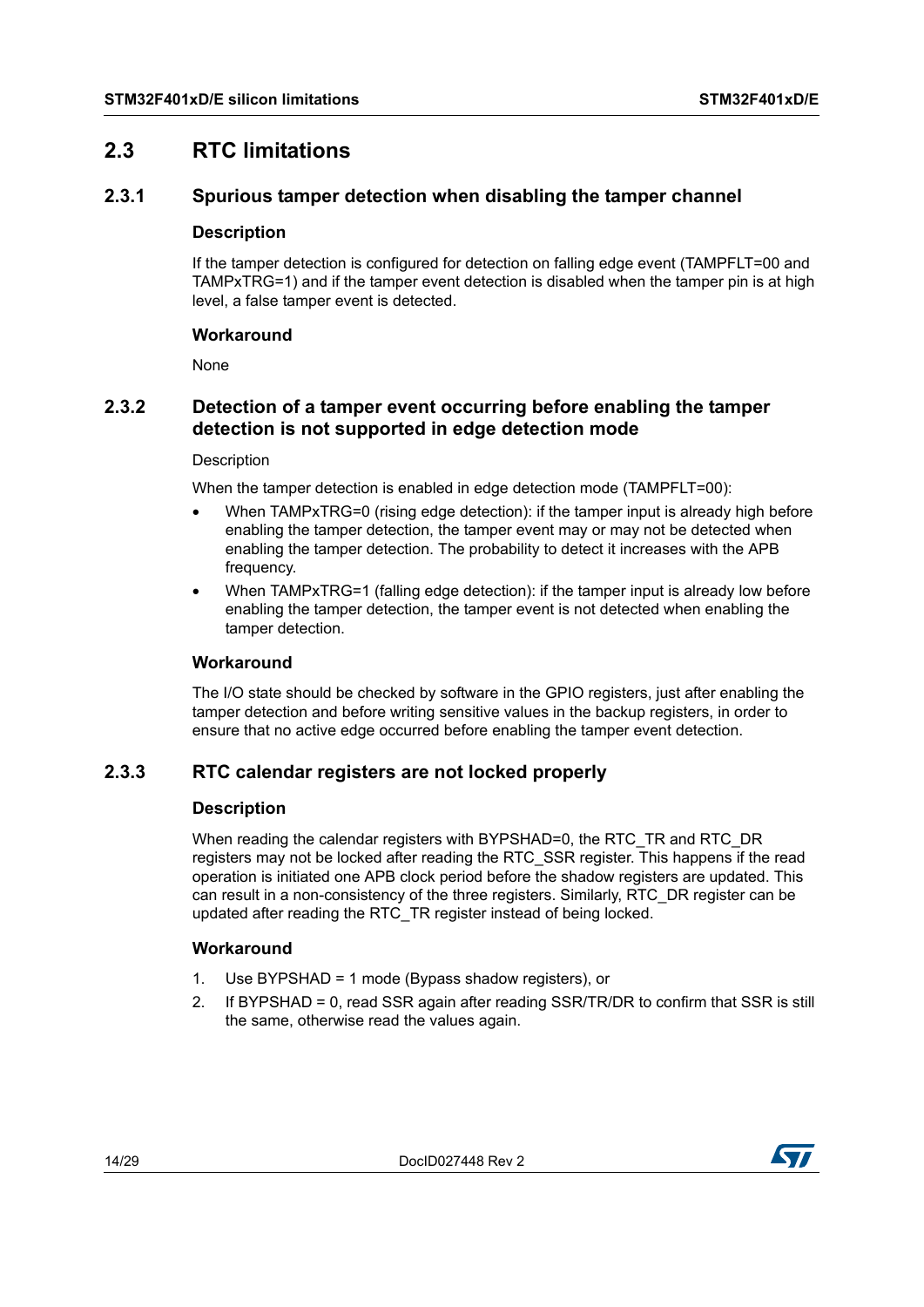# <span id="page-14-0"></span>**2.4 I2C peripheral limitations**

# <span id="page-14-1"></span>**2.4.1 SMBus standard not fully supported**

#### **Description**

The  $I^2C$  peripheral is not fully compliant with the SMBus v2.0 standard since It does not support the capability to NACK an invalid byte/command.

#### **Workarounds**

A higher-level mechanism should be used to verify that a write operation is being performed correctly at the target device, such as:

- 1. Using the SMBAL pin if supported by the host
- 2. the alert response address (ARA) protocol
- 3. the Host notify protocol

# <span id="page-14-2"></span>**2.4.2 Start cannot be generated after a misplaced Stop**

#### **Description**

If a master generates a misplaced Stop on the bus (bus error) while the microcontroller I2C peripheral attempts to switch to Master mode by setting the START bit, the Start condition is not properly generated.

#### **Workaround**

In the I<sup>2</sup>C standard, it is allowed to send a Stop only at the end of the full byte (8 bits  $+$ acknowledge), so this scenario is not allowed. Other derived protocols like CBUS allow it, but they are not supported by the I²C peripheral.

A software workaround consists in asserting the software reset using the SWRST bit in the I2C\_CR1 control register.

# <span id="page-14-3"></span>**2.4.3 Mismatch on the "Setup time for a repeated Start condition" timing parameter**

#### **Description**

In case of a repeated Start, the "Setup time for a repeated Start condition" (named Tsu;sta in the I²C specification) can be slightly violated when the I²C operates in Master Standard mode at a frequency between 88 kHz and 100 kHz.

The limitation can occur only in the following configuration:

- in Master mode
- in Standard mode at a frequency between 88 kHz and 100 kHz (no limitation in Fastmode)
- SCL rise time:
	- If the slave does not stretch the clock and the SCL rise time is more than 300 ns (if the SCL rise time is less than 300 ns, the limitation cannot occur)
	- If the slave stretches the clock

The setup time can be violated independently of the APB peripheral frequency.



DocID027448 Rev 2 15/[29](#page-28-0)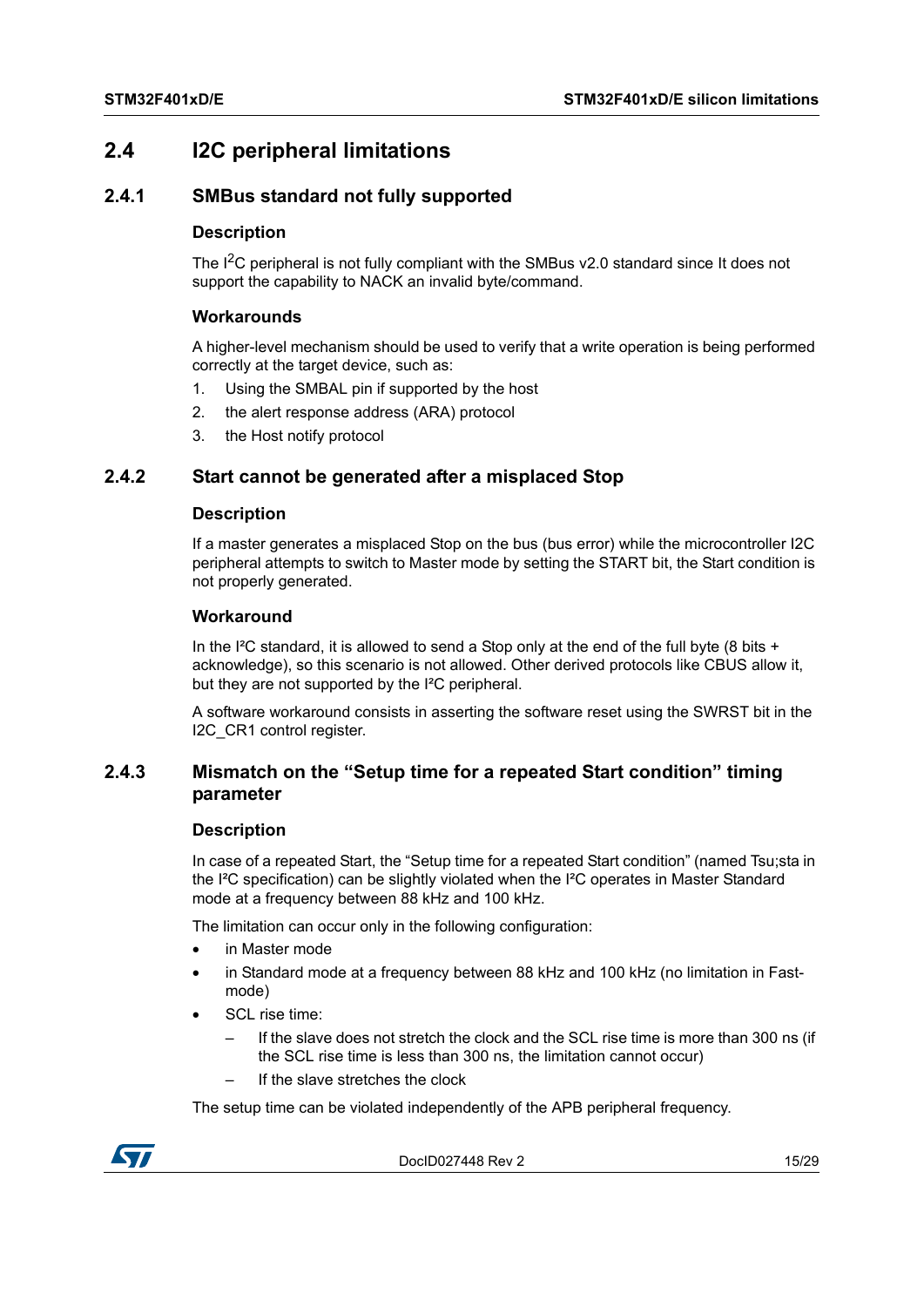#### **Workaround**

Reduce the frequency down to 88 kHz or use the I<sup>2</sup>C Fast-mode, if supported by the slave.

# <span id="page-15-0"></span>**2.4.4** Data valid time (t<sub>VD</sub>, DAT) violated without the OVR flag being set

#### **Description**

The data valid time ( $t_{VD;DATA}$ ,  $t_{VD;ACK}$ ) described by the I<sup>2</sup>C standard can be violated (as well as the maximum data hold time of the current data  $(t_{HD:DAT})$ ) under the conditions described below. This violation cannot be detected because the OVR flag is not set (no transmit buffer underrun is detected).

This limitation can occur only under the following conditions:

- in Slave transmit mode
- with clock stretching disabled (NOSTRETCH=1)
- if the software is late to write the DR data register, but not late enough to set the OVR flag (the data register is written before)

#### **Workaround**

If the master device allows it, use the clock stretching mechanism by programming the bit NOSTRETCH=0 in the I2C\_CR1 register.

If the master device does not allow it, ensure that the software is fast enough when polling the TXE or ADDR flag to immediately write to the DR data register. For instance, use an interrupt on the TXE or ADDR flag and boost its priority to the higher level.

# <span id="page-15-1"></span>**2.4.5 Both SDA and SCL maximum rise time (tr) violated when VDD\_I2C bus higher than ((VDD+0.3) / 0.7) V**

#### **Description**

When an external legacy  $1^2C$  bus voltage (VDD 12C) is set to 5 V while the MCU is powered from  $V_{DD}$ , the internal 5-Volt tolerant circuitry is activated as soon the input voltage (V<sub>IN</sub>) reaches the  $V_{DD}$  + diode threshold level. An additional internal large capacitance then prevents the external pull-up resistor  $(R_P)$  from rising the SDA and SCL signals within the maximum timing  $(t_r)$  which is 300 ns in fast mode and 1000 ns in Standard mode.

The rise time  $(t_r)$  is measured from  $V_{II}$  and  $V_{IH}$  with levels set at 0.3VDD\_I2C and 0.7VDD\_I2C.

#### **Workaround**

The external VDD 12C bus voltage should be limited to a maximum value of ((VDD+0.3) / 0.7) V. As a result, when the MCU is powered from  $V_{DD}=3.3$  V, VDD I2C should not exceed 5.14 V to be compliant with  $1^2C$  specifications.

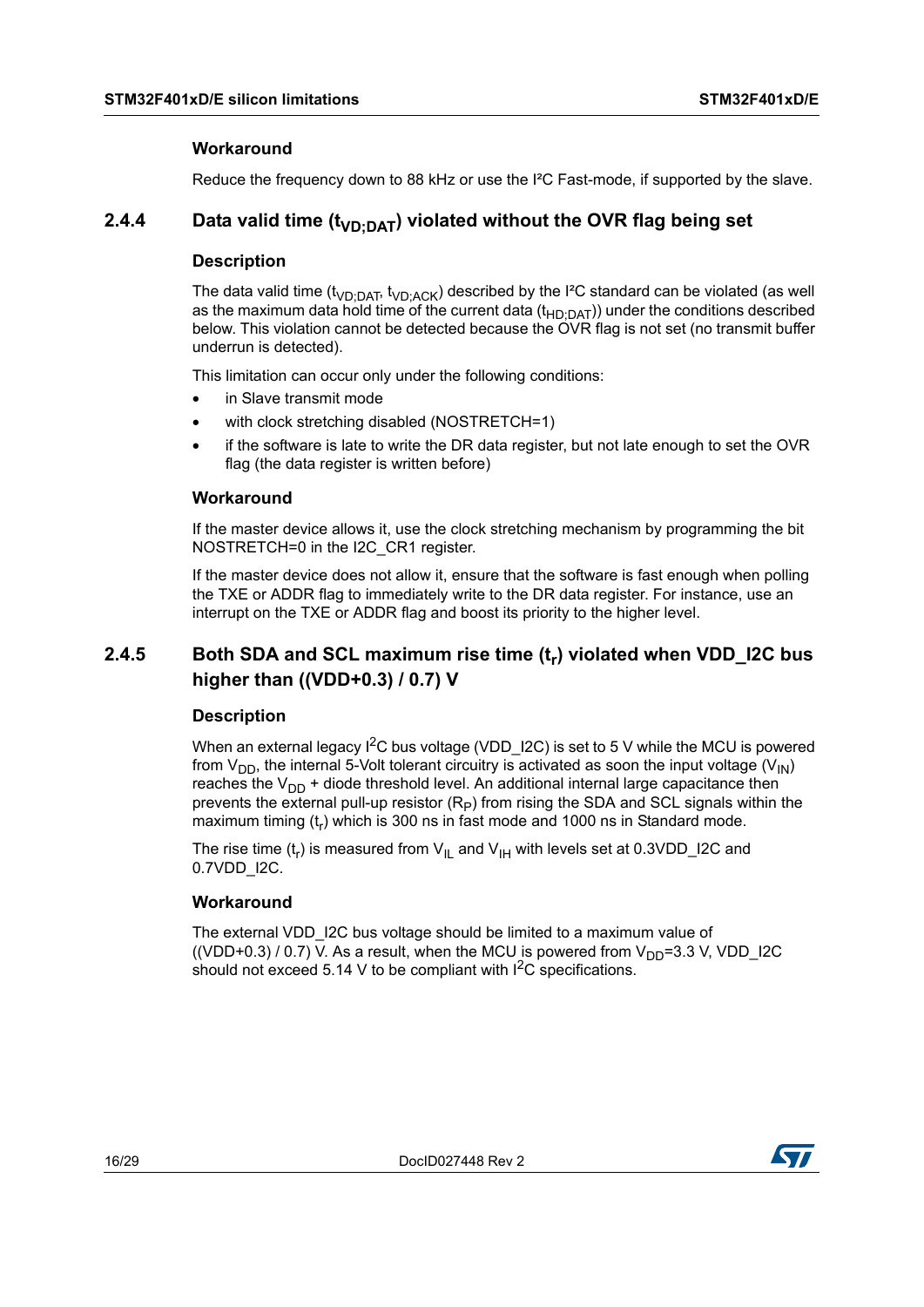# <span id="page-16-0"></span>**2.4.6 Spurious Bus Error detection in Master mode**

#### **Description**

In Master mode, a bus error can be detected by mistake, so the BERR flag can be wrongly raised in the status register. This will generate a spurious Bus Error interrupt if the interrupt is enabled. A bus error detection has no effect on the transfer in Master mode, therefore the I2C transfer can continue normally.

### **Workaround**

If a bus error interrupt is generated in Master mode, the BERR flag must be cleared by software. No other action is required and the on-going transfer can be handled normally.

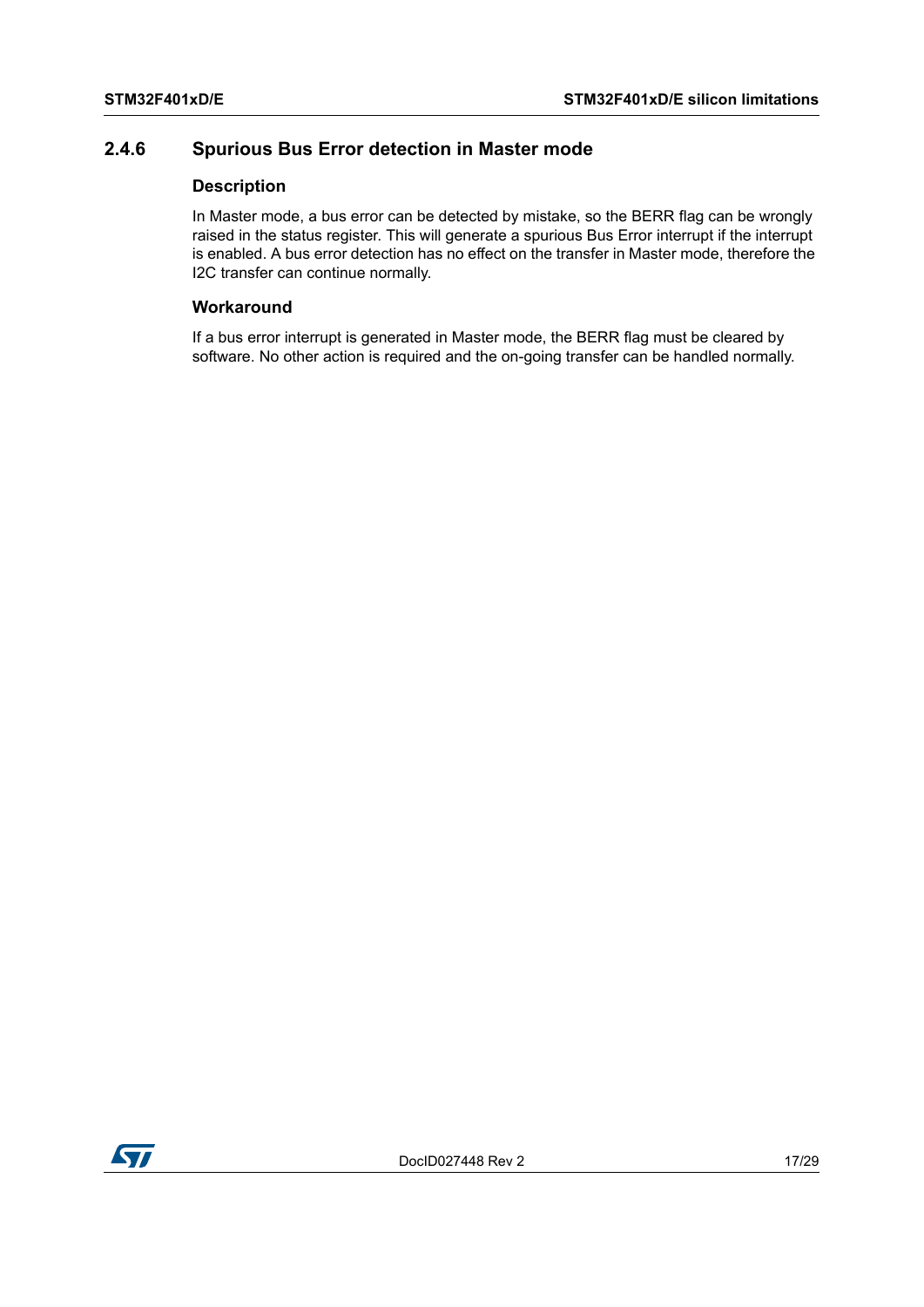# <span id="page-17-0"></span>**2.5 SPI peripheral limitations**

# <span id="page-17-1"></span>**2.5.1 Wrong CRC calculation when the polynomial is even**

#### **Description**

When the CRC is enabled, the CRC calculation will be wrong if the polynomial is even.

#### **Work-around**

Use odd polynomial.

# <span id="page-17-2"></span>**2.5.2 Corrupted last bit of data and/or CRC, received in Master mode with delayed SCK feedback**

#### **Description**

In receive transaction, in both  $1<sup>2</sup>S$  and SPI Master modes, the last bit of the transacted frame is not captured when the signal provided by internal feedback loop from the SCK pin exceeds a critical delay. The lastly transacted bit of the stored data then keeps the value from the pattern received previously. As a consequence, the last receive data bit may be wrong and/or the CRCERR flag can be unduly asserted in the SPI mode if any data under check sum and/or just the CRC pattern is wrongly captured.

In SPI mode, data are synchronous with the APB clock. A delay of up to two APB clock periods can thus be tolerated for the internal feedback delay. The  $I^2S$  mode is more sensitive than the SPI mode especially at case, when odd factor of the I2S prescaler is set and APB clock is dived by two from system clock. In this case, the margin of the internal feedback delay is lower than 1.5 APB clock period.

The main factors contributing to the delay increase are low  $V_{DD}$  level, high temperature, high SCK pin capacitive load and low SCK I/O output speed. The SPI communication speed has no impact.

## **Workarounds**

The following workaround can be adopted, jointly or individually:

- Decrease the APB clock speed.
- Configure the IO pad of the SCK pin to be faster.

The following table gives the maximum allowable APB frequency versus GPIOx\_OSPEEDR output speed control field setting for the SCK pin, at 30 pF of capacitive load, which still prevent the occurrence issue.

<span id="page-17-3"></span>

| OSPEEDR [1:0]<br>for SCK pin | Max. APB frequency<br>for SPI mode<br>[MHz] | Max. APB frequency<br>for $I^2S$ mode<br>[MHz] |
|------------------------------|---------------------------------------------|------------------------------------------------|
| 11 (very high)               | 84                                          | 42                                             |
| 01 (medium)                  | 70                                          | 40                                             |
| 00 (low)                     | 26                                          | 12                                             |

#### **Table 5. Maximum allowable APB frequency at 30 pF load**



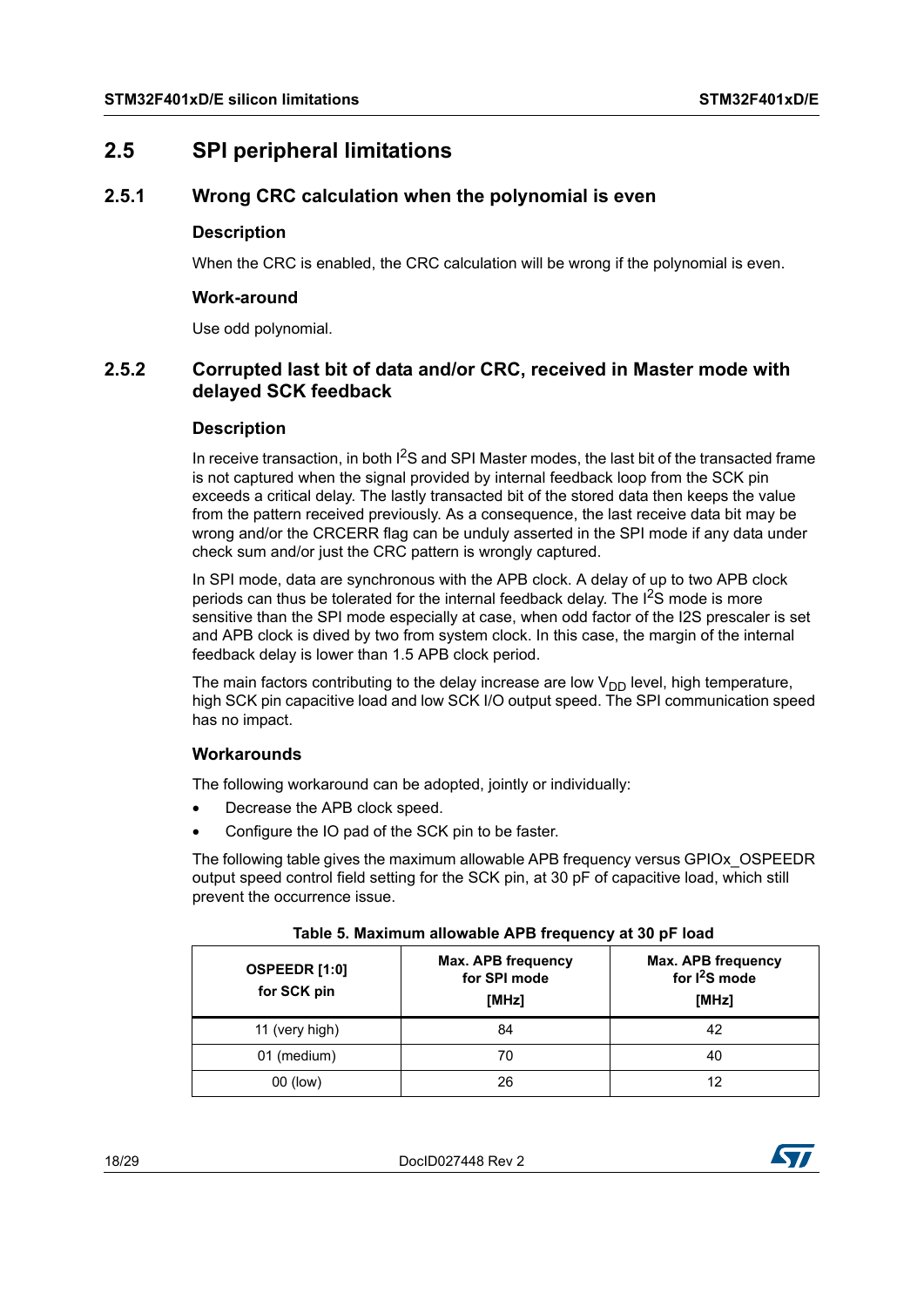### <span id="page-18-0"></span>**2.5.3 BSY bit may stay high at the end of a data transfer in Slave mode**

#### **Description**

BSY flag may sporadically remain high at the end of a data transfer in Slave mode. The issue appears when an accidental synchronization happens between internal CPU clock and external SCK clock provided by master.

This is related to the end of data transfer detection while the SPI is enabled in Slave mode.

As a consequence, the end of data transaction may be not recognized when software needs to monitor it (e.g. at the end of session before entering the low-power mode or before direction of data line has to be changed at half duplex bidirectional mode). The BSY flag is unreliable to detect the end of any data sequence transaction.

#### **Workaround**

When NSS hardware management is applied and NSS signal is provided by master, the end of a transaction can be detected by the NSS polling by slave.

- If SPI receiving mode is enabled, the end of a transaction with master can be detected by the corresponding RXNE event signalizing the last data transfer completion.
- In SPI transmit mode, user can check the BSY under timeout corresponding to the time necessary to complete the last data frame transaction. The timeout should be measured from TXE event signalizing the last data frame transaction start (it is raised once the second bit transaction is ongoing). Either BSY becomes low normally or the timeout expires when the synchronization issue happens.

When upper workarounds are not applicable, the following sequence can be used to prevent the synchronization issue at SPI transmit mode.

- 1. Write last data to data register
- 2. Poll TXE until it becomes high to ensure the data transfer has started
- 3. Disable SPI by clearing SPE while the last data transfer is still ongoing
- 4. Poll the BSY bit until it becomes low
- 5. The BSY flag works correctly and can be used to recognize the end of the transaction.

*Note: This workaround can be used only when CPU has enough performance to disable SPI after TXE event is detected while the data frame transfer is still ongoing. It is impossible to achieve it when ratio between CPU and SPI clock is low and data frame is short especially. In this specific case timeout can be measured from TXE, while calculating fixed number of CPU clock periods corresponding to the time necessary to complete the data frame transaction.*

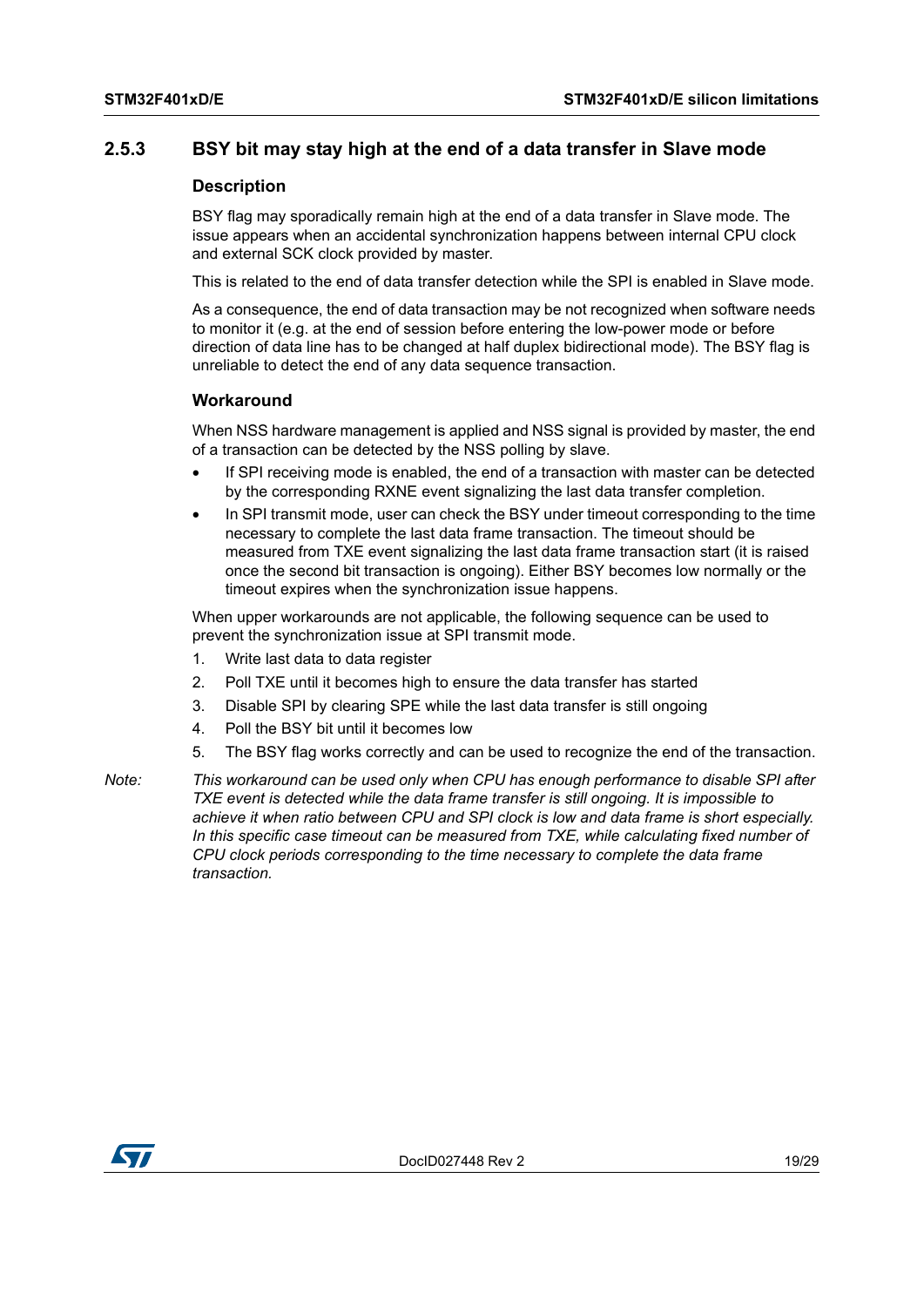# <span id="page-19-0"></span>**2.6 I2S peripheral limitations**

# <span id="page-19-1"></span>**2.6.1 In I2S Slave mode, WS level must be set by the external master when enabling the I2S**

### **Description**

In Slave mode, the WS signal level is used only to start the communication. If the I2S (in Slave mode) is enabled while the master is already sending the clock and the WS signal level is low (for I2S protocol) or is high (for the LSB or MSB-justified mode), the slave starts communicating data immediately. In this case, the master and slave will be desynchronized throughout the whole communication.

## **Workaround**

The I2S peripheral must be enabled when the external master sets the WS line at:

- High level when the I2S protocol is selected.
- Low level when the LSB or MSB-justified mode is selected.

# <span id="page-19-2"></span>**2.6.2 Corrupted last bit of data and/or CRC, received in Master mode with delayed SCK feedback**

The limitation described in *[Section 2.5.2: Corrupted last bit of data and/or CRC, received in](#page-17-2)  [Master mode with delayed SCK feedback](#page-17-2)* also applies to  $1^2$ S interface.

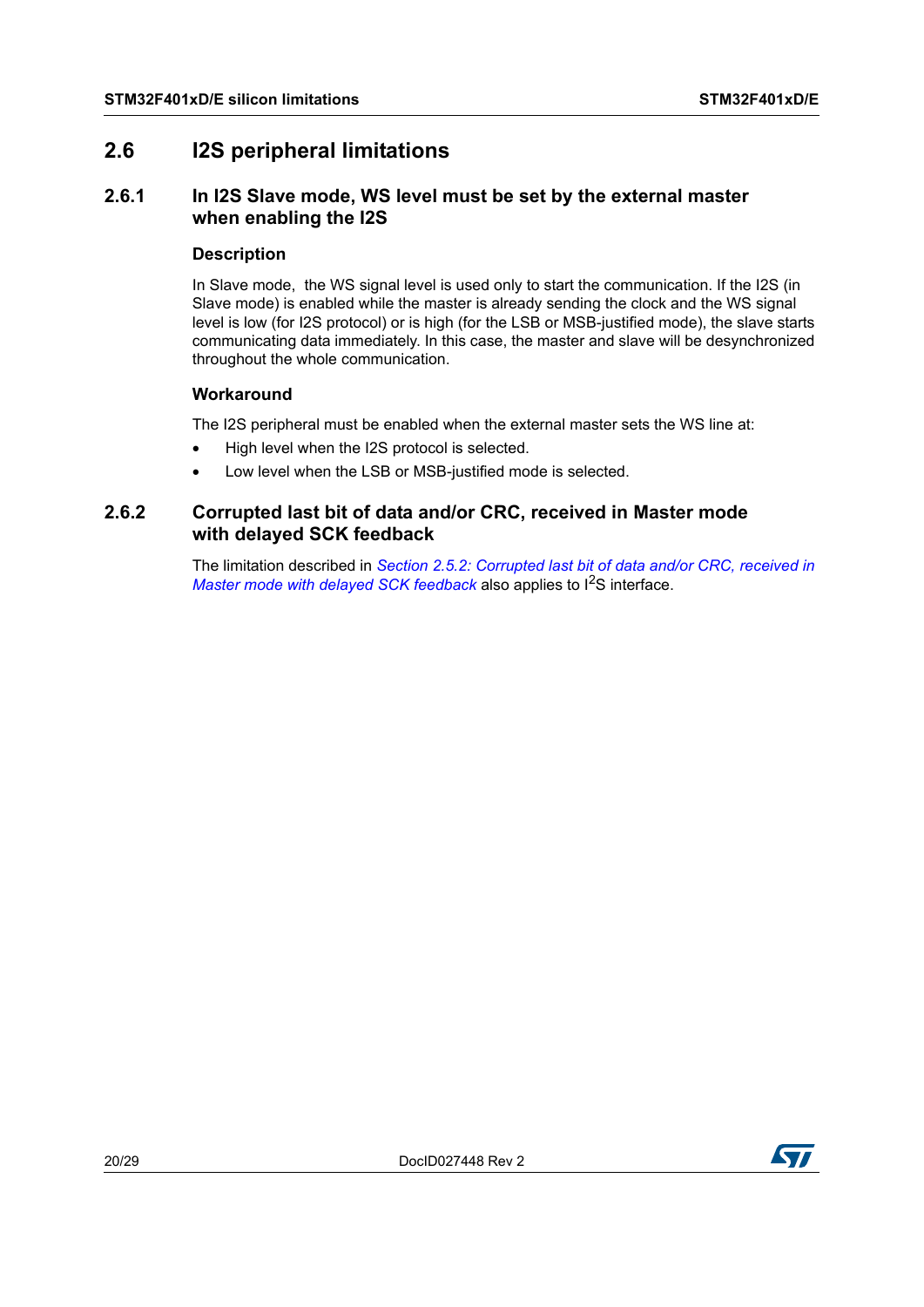# <span id="page-20-0"></span>**2.7 USART peripheral limitations**

# <span id="page-20-1"></span>**2.7.1 Idle frame is not detected if receiver clock speed is deviated**

#### **Description**

If the USART receives an idle frame followed by a character, and the clock of the transmitter device is faster than the USART receiver clock, the USART receive signal falls too early when receiving the character start bit, with the result that the idle frame is not detected (IDLE flag is not set).

#### **Workaround**

None.

# <span id="page-20-2"></span>**2.7.2 In full-duplex mode, the Parity Error (PE) flag can be cleared by writing to the data register**

#### **Description**

In full-duplex mode, when the Parity Error flag is set by the receiver at the end of a reception, it may be cleared while transmitting by reading the USART\_SR register to check the TXE or TC flags and writing data to the data register.

Consequently, the software receiver can read the PE flag as '0' even if a parity error occurred.

#### **Workaround**

The Parity Error flag should be checked after the end of reception and before transmission.

# <span id="page-20-3"></span>**2.7.3 Parity Error (PE) flag is not set when receiving in Mute mode using address mark detection**

#### **Description**

The USART receiver is in Mute mode and is configured to exit the Mute mode using the address mark detection. When the USART receiver recognizes a valid address with a parity error, it exits the Mute mode without setting the Parity Error flag.

#### **Workaround**

None.

# <span id="page-20-4"></span>**2.7.4 Break frame is transmitted regardless of nCTS input line status**

#### **Description**

When CTS hardware flow control is enabled (CTSE = 1) and the Send Break bit (SBK) is set, the transmitter sends a break frame at the end of the current transmission regardless of nCTS input line status.

Consequently, if an external receiver device is not ready to accept a frame, the transmitted break frame is lost.



DocID027448 Rev 2 21/[29](#page-28-0)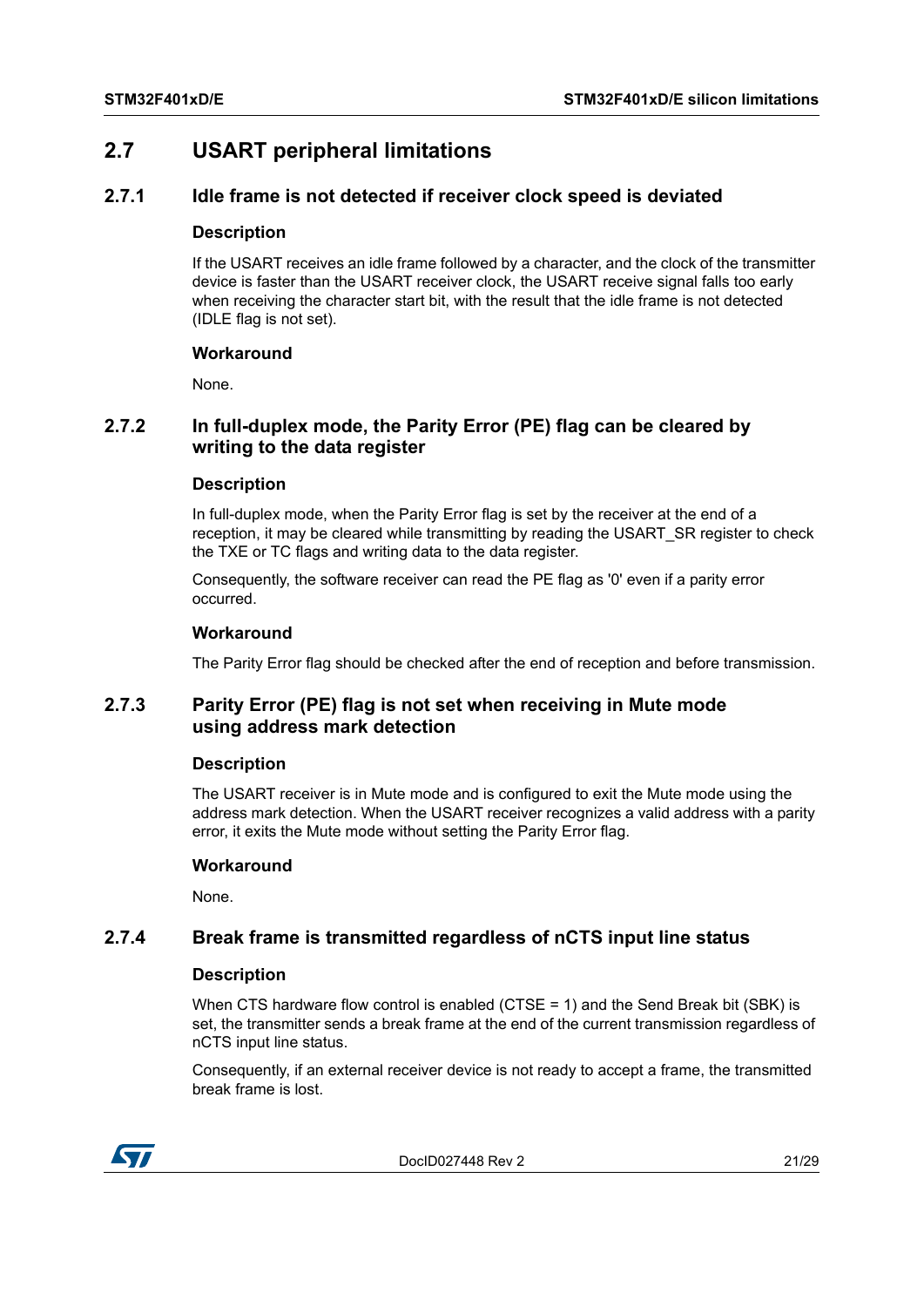#### **Workaround**

None.

## <span id="page-21-0"></span>**2.7.5 nRTS signal abnormally driven low after a protocol violation**

#### **Description**

When RTS hardware flow control is enabled, the nRTS signal goes high when data is received. If this data was not read and new data is sent to the USART (protocol violation), the nRTS signal goes back to low level at the end of this new data.

Consequently, the sender gets the wrong information that the USART is ready to receive further data.

On USART side, an overrun is detected, which indicates that data has been lost.

#### **Workaround**

Workarounds are required only if the other USART device violates the communication protocol, which is not the case in most applications.

Two workarounds can be used:

- After data reception and before reading the data in the data register, the software takes over the control of the nRTS signal as a GPIO and holds it high as long as needed. If the USART device is not ready, the software holds the nRTS pin high, and releases it when the device is ready to receive new data.
- The time required by the software to read the received data must always be lower than the duration of the second data reception. For example, this can be ensured by treating all the receptions by DMA mode.

## <span id="page-21-1"></span>**2.7.6 Start bit detected too soon when sampling for NACK signal from the smartcard**

## **Description**

According to ISO/IEC 7816-3 standard, when a character parity error is detected, the receiver shall transmit a NACK error signal  $10.5 \pm 0.2$  ETUs after the character START bit falling edge. In this case, the transmitter should be able to detect correctly the NACK signal until 11  $\pm$  0.2 ETUs after the character START bit falling edge.

In Smartcard mode, the USART peripheral monitors the NACK signal during the receiver time frame (10.5  $\pm$  0.2 ETUs), while it should wait for it during the transmitter one (11  $\pm$  0.2 ETUs). In real cases, this would not be a problem as the card itself needs to respect a 10.7 ETU period when sending the NACK signal. However this may be an issue to undertake a certification.

#### **Workaround**

None

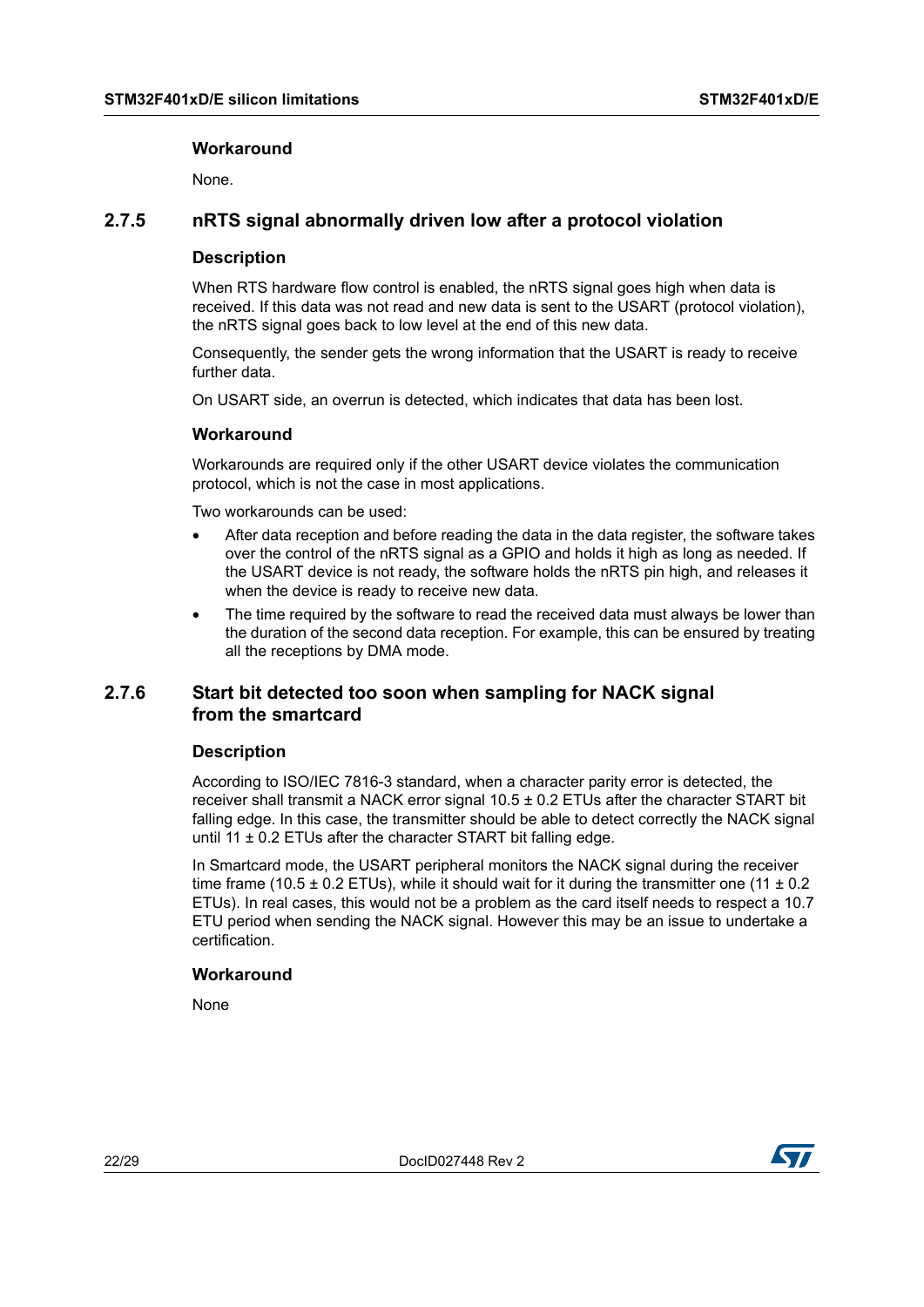# <span id="page-22-0"></span>**2.7.7 Break request can prevent the Transmission Complete flag (TC) from being set**

#### **Description**

After the end of transmission of a data (D1), the Transmission Complete (TC) flag will not be set if the following conditions are met:

- CTS hardware flow control is enabled.
- D1 is being transmitted.
- A break transfer is requested before the end of D1 transfer.
- nCTS is de-asserted before the end of D1 data transfer.

#### **Workaround**

If the application needs to detect the end of a data transfer, the break request should be issued after checking that the TC flag is set.

#### <span id="page-22-1"></span>**2.7.8 Guard time is not respected when data are sent on TXE events**

#### **Description**

In smartcard mode, when sending a data on TXE event, the programmed guard time is not respected i.e. the data written in the data register is transferred on the bus without waiting the completion of the guardtime duration corresponding to the previous transmitted data.

#### **Workaround**

Write the data after TC is set because in smartcard mode, the TC flag is set at the end of the guard time duration.

# <span id="page-22-2"></span>**2.7.9 nRTS is active while RE or UE = 0**

#### **Description**

The nRTS line is driven low as soon as RTSE bit is set even if the USART is disabled (UE = 0) or if the receiver is disabled (RE=0) i.e. not ready to receive data.

#### **Workaround**

Configure the I/O used for nRTS as an alternate function after setting the UE and RE bits.

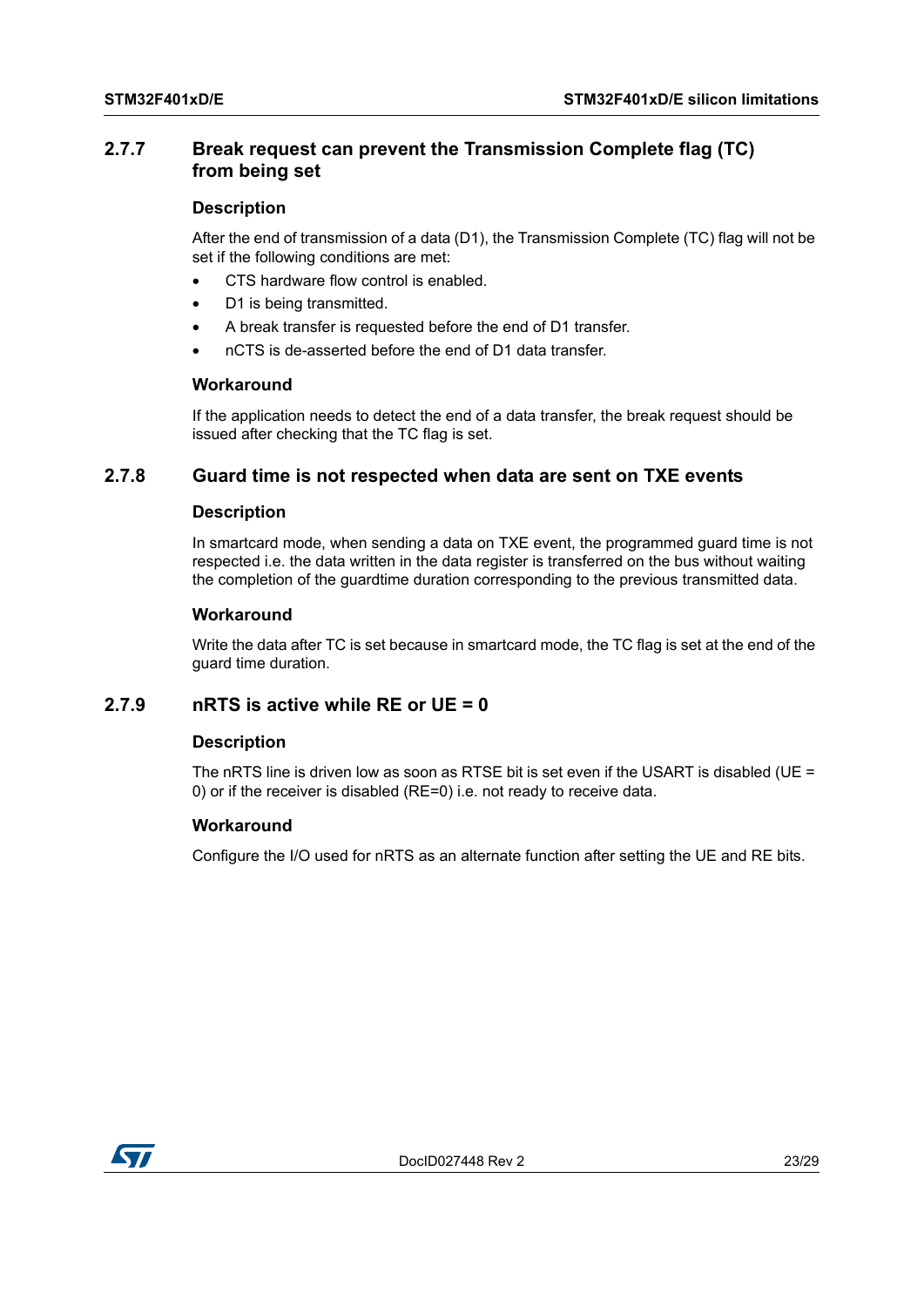# <span id="page-23-0"></span>**2.8 OTG\_FS peripheral limitations**

# <span id="page-23-1"></span>**2.8.1 Data in RxFIFO is overwritten when all channels are disabled simultaneously**

#### **Description**

If the available RxFIFO is just large enough to host 1 packet + its data status, and is currently occupied by the last received data + its status and, at the same time, the application requests that more IN channels be disabled, the OTG\_FS peripheral does not first check for available space before inserting the disabled status of the IN channels. It just inserts them by overwriting the existing data payload.

#### **Workaround**

Use one of the following recommendations:

- 1. Configure the RxFIFO to host a *minimum* of 2 × MPSIZ + 2 × data status entries.
- 2. The application has to check the RXFLVL bit (RxFIFO non-empty) in the OTG\_FS\_GINTSTS register before disabling each IN channel. If this bit is not set, then the application can disable an IN channel at a time. Each time the application disables an IN channel, however, it first has to check that the RXFLVL bit = 0 condition is true.

# <span id="page-23-2"></span>**2.8.2 OTG host blocks the receive channel when receiving IN packets and no TxFIFO is configured**

#### **Description**

When receiving data, the OTG\_FS core erroneously checks for available TxFIFO space when it should only check for RxFIFO space. If the OTG\_FS core cannot see any space allocated for data transmission, it blocks the reception channel and no data is received.

## **Workaround**

Set at least one TxFIFO equal to the maximum packet size. In this way, the host application, which intends to supports only IN traffic, also has to allocate some space for the TxFIFO.

Since a USB host is expected to support any kind of connected endpoint, it is good practice to always configure enough TxFIFO space for OUT endpoints.

# <span id="page-23-3"></span>**2.8.3 Host channel-halted interrupt not generated when the channel is disabled**

#### **Description**

When the application enables, then immediately disables the host channel before the OTG\_FS host has had time to begin the transfer sequence, the OTG\_FS core, as a host, does not generate a channel-halted interrupt. The OTG\_FS core continues to operate normally.

## **Workaround**

Do not disable the host channel immediately after enabling it.

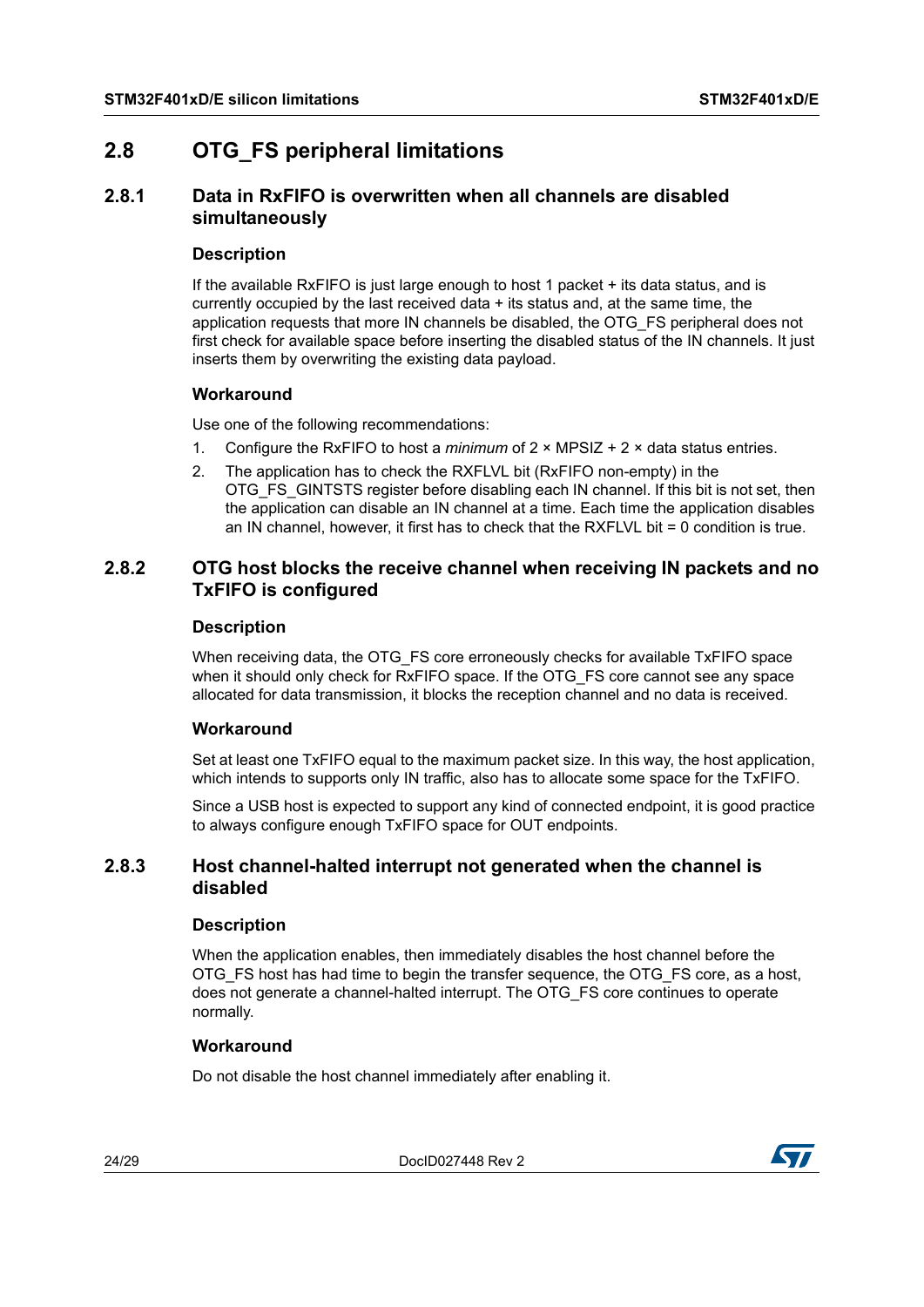# <span id="page-24-0"></span>**2.8.4 Error in software-read OTG\_FS\_DCFG register values**

#### **Description**

When the application writes to the DAD and PFIVL bitfields in the OTG\_FS\_DCFG register, and then reads the newly written bitfield values, the read values may not be correct.

The values written by the application, however, are correctly retained by the core, and the normal operation of the device is not affected.

#### **Workaround**

Do not read from the OTG\_FS\_DCFG register's DAD and PFIVL bitfields just after programming them.

# <span id="page-24-1"></span>**2.9 SDIO peripheral limitations**

# <span id="page-24-2"></span>**2.9.1 SDIO HW flow control**

#### **Description**

When enabling the HW flow control by setting bit 14 of the SDIO\_CLKCR register to '1', glitches can occur on the SDIOCLK output clock resulting in wrong data to be written into the SD/MMC card or into the SDIO device. As a consequence, a CRC error will be reported to the SD/SDIO MMC host interface (DCRCFAIL bit set to '1' in SDIO\_STA register).

#### **Workaround**

None.

*Note: Do not use the HW flow control. Overrun errors (Rx mode) and FIFO underrun (Tx mode) should be managed by the application software.*

## <span id="page-24-3"></span>**2.9.2 Wrong CCRCFAIL status after a response without CRC is received**

#### **Description**

The CRC is calculated even if the response to a command does not contain any CRC field. As a consequence, after the SDIO command IO\_SEND\_OP\_COND (CMD5) is sent, the CCRCFAIL bit of the SDIO\_STA register is set.

#### **Workaround**

The CCRCFAIL bit in the SDIO STA register shall be ignored by the software. CCRCFAIL must be cleared by setting CCRCFAILC bit of the SDIO\_ICR register after reception of the response to the CMD5 command.

## <span id="page-24-4"></span>**2.9.3 Data corruption in SDIO clock dephasing (NEGEDGE) mode**

#### **Description**

When NEGEDGE bit is set to '1', it may lead to invalid data and command response read.



DocID027448 Rev 2 25/[29](#page-28-0)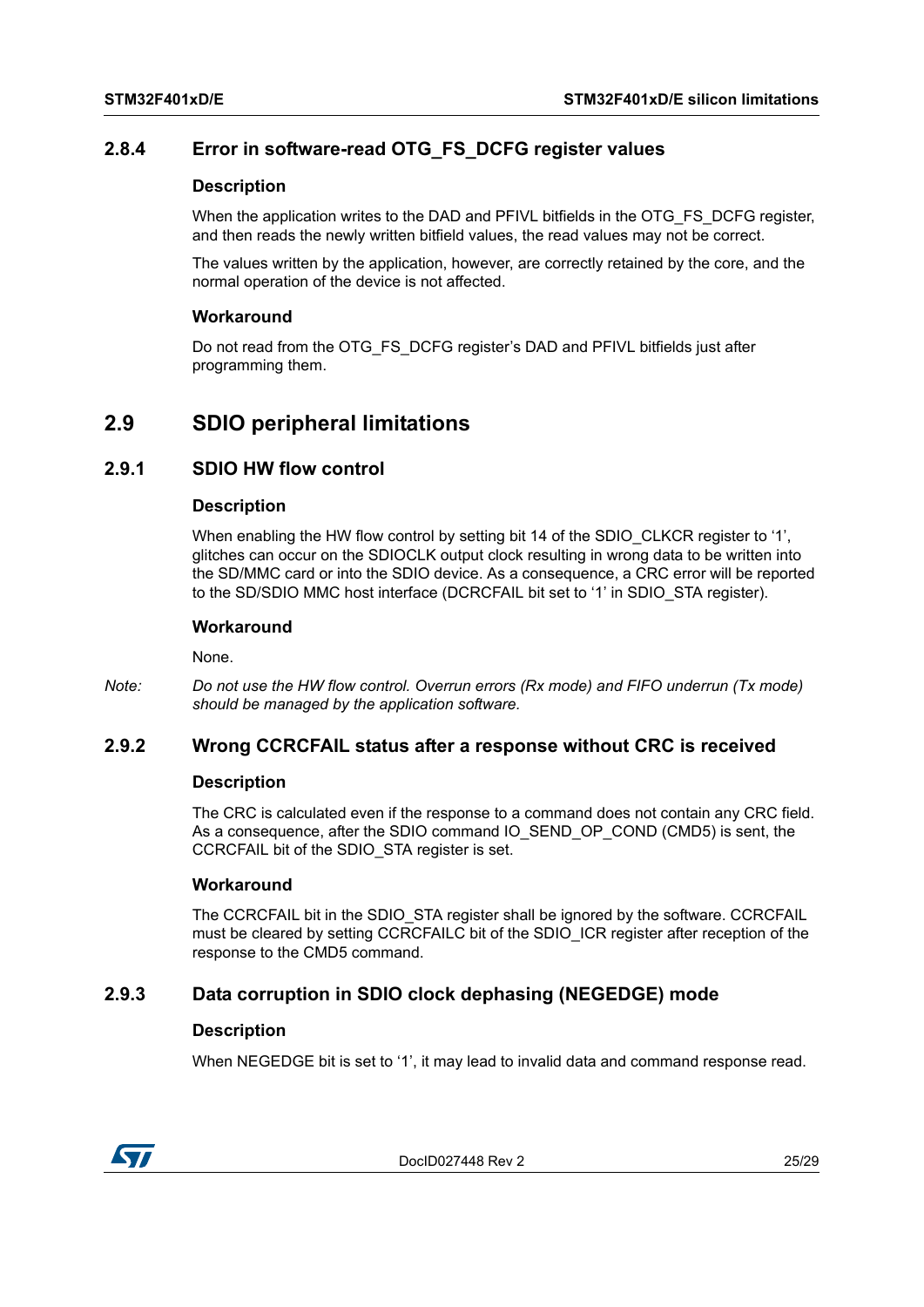#### **Workaround**

None. A configuration with the NEGEDGE bit equal to '1' should not be used.

### <span id="page-25-0"></span>**2.9.4 CE-ATA multiple write command and card busy signal management**

#### **Description**

The CE-ATA card may inform the host that it is busy by driving the SDIO\_D0 line low, two cycles after the transfer of a write command (RW\_MULTIPLE\_REGISTER or RW\_MULTIPLE\_BLOCK). When the card is in a busy state, the host must not send any data until the BUSY signal is de-asserted (SDIO\_D0 released by the card).

This condition is not respected if the data state machine leaves the IDLE state (Write operation programmed and started, DTEN = 1, DTDIR = 0 in SDIO\_DCTRL register and TXFIFOE = 0 in SDIO\_STA register).

As a consequence, the write transfer fails and the data lines are corrupted.

#### **Workaround**

After sending the write command (RW\_MULTIPLE\_REGISTER or RW\_MULTIPLE\_BLOCK), the application must check that the card is not busy by polling the BSY bit of the ATA status register using the FAST IO (CMD39) command before enabling the data state machine.

## <span id="page-25-1"></span>**2.9.5 No underrun detection with wrong data transmission**

#### **Description**

In case there is an ongoing data transfer from the SDIO host to the SD card and the hardware flow control is disabled (bit 14 of the SDIO\_CLKCR is not set), if an underrun condition occurs, the controller may transmit a corrupted data block (with wrong data word) without detecting the underrun condition when the clock frequencies have the following relationship:

[3 x period(PCLK2) + 3 x period(SDIOCLK)] >= (32 / (BusWidth)) x period(SDIO\_CK)

#### **Workaround**

Avoid the above-mentioned clock frequency relationship, by:

- Incrementing the APB frequency
- or decreasing the transfer bandwidth
- or reducing SDIO\_CK frequency

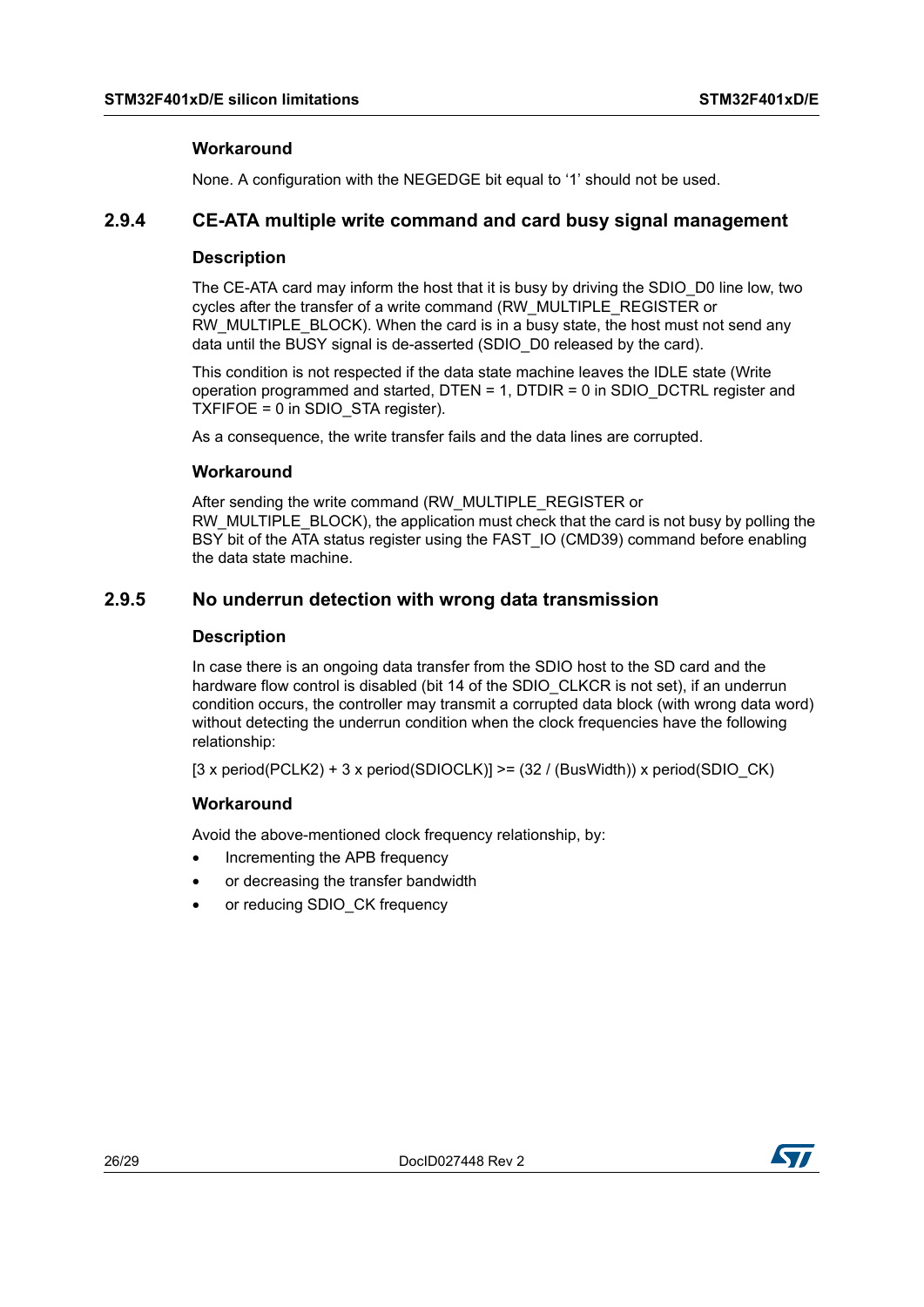# <span id="page-26-0"></span>**2.10 ADC peripheral limitations**

# <span id="page-26-1"></span>**2.10.1 ADC sequencer modification during conversion**

#### **Description**

If an ADC conversion is started by software (writing the SWSTART bit), and if the ADC\_SQRx or ADC\_JSQRx registers are modified during the conversion, the current conversion is reset and the ADC does not restart a new conversion sequence automatically.

If an ADC conversion is started by hardware trigger, this limitation does not apply. The ADC restarts a new conversion sequence automatically.

#### **Workaround**

When an ADC conversion sequence is started by software, a new conversion sequence can be restarted only by setting the SWSTART bit in the ADC\_CR2 register.

Do not use dummy cycles for creating latency between address phase and data phase, in indirect write mode. Instead, use alternate bytes to substitute the dummy cycles. The same latency can be achieved if the number of dummy cycles to substitute with alternate-byte cycles is an integer multiple of the number of cycles required for transferring one alternate byte, as shown in the table:

<span id="page-26-2"></span>

| <b>QUADSPI mode</b> | Number of cycles per alternate byte |
|---------------------|-------------------------------------|
| 4-data-line DDR     |                                     |
| 4-data-line SDR     |                                     |
| 2-data-line SDR     |                                     |
| 1-data-line SDR     |                                     |

#### **Table 6. QUADSPI mode**

For example, the latency corresponding to eight dummy cycles can be exactly substituted with one single alternate byte in 1-data-line SDR mode, but two alternate bytes are required in 2-data-line SDR mode. One single dummy cycle can only exactly be substituted in 4-dataline DDR mode, using one alternate byte.

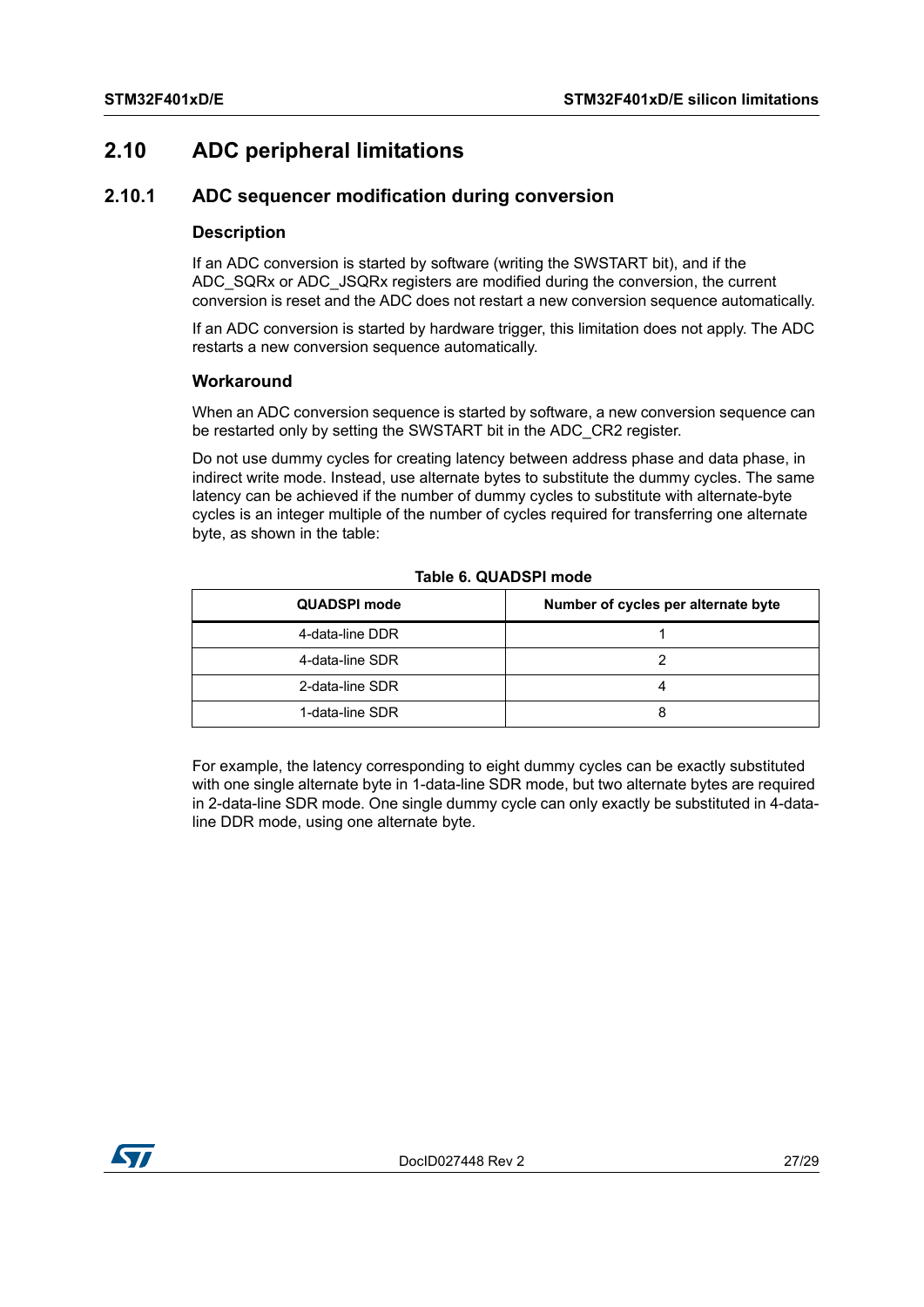# <span id="page-27-0"></span>**3 Revision history**

<span id="page-27-1"></span>

| <b>Date</b> | <b>Revision</b> | <b>Changes</b>                                                                                                                                                                                                                                                                                                                                                                                                                                                                                                                                                                                                                                                                                                                                                                                                                                                                                                                                                                                                                                                     |
|-------------|-----------------|--------------------------------------------------------------------------------------------------------------------------------------------------------------------------------------------------------------------------------------------------------------------------------------------------------------------------------------------------------------------------------------------------------------------------------------------------------------------------------------------------------------------------------------------------------------------------------------------------------------------------------------------------------------------------------------------------------------------------------------------------------------------------------------------------------------------------------------------------------------------------------------------------------------------------------------------------------------------------------------------------------------------------------------------------------------------|
| 23-Mar-2015 | 1               | Initial release.                                                                                                                                                                                                                                                                                                                                                                                                                                                                                                                                                                                                                                                                                                                                                                                                                                                                                                                                                                                                                                                   |
| 01-Jun-2017 | $\overline{2}$  | Added workaround in Section 2.1.6: Delay after an RCC peripheral<br>clock enabling.<br><b>Added RTC limitations:</b><br>- Section 2.3.1: Spurious tamper detection when disabling the<br>tamper channel<br>- Section 2.3.2: Detection of a tamper event occurring before<br>enabling the tamper detection is not supported in edge detection<br>mode<br>- Section 2.3.3: RTC calendar registers are not locked properly.<br>Updated limitation description in Section 2.4.2: Start cannot be<br>generated after a misplaced Stop.<br>Added Section 2.4.6: Spurious Bus Error detection in Master mode.<br><b>Added SPI limitations:</b><br>- Section 2.5.1: Wrong CRC calculation when the polynomial is<br>even<br>- Section 2.5.2: Corrupted last bit of data and/or CRC, received in<br>Master mode with delayed SCK feedback<br>- Section 2.5.3: BSY bit may stay high at the end of a data transfer<br>in Slave mode<br>Added I2S limitation:<br>- Section 2.6.2: Corrupted last bit of data and/or CRC, received in<br>Master mode with delayed SCK feedback |

#### **Table 7. Document revision history**